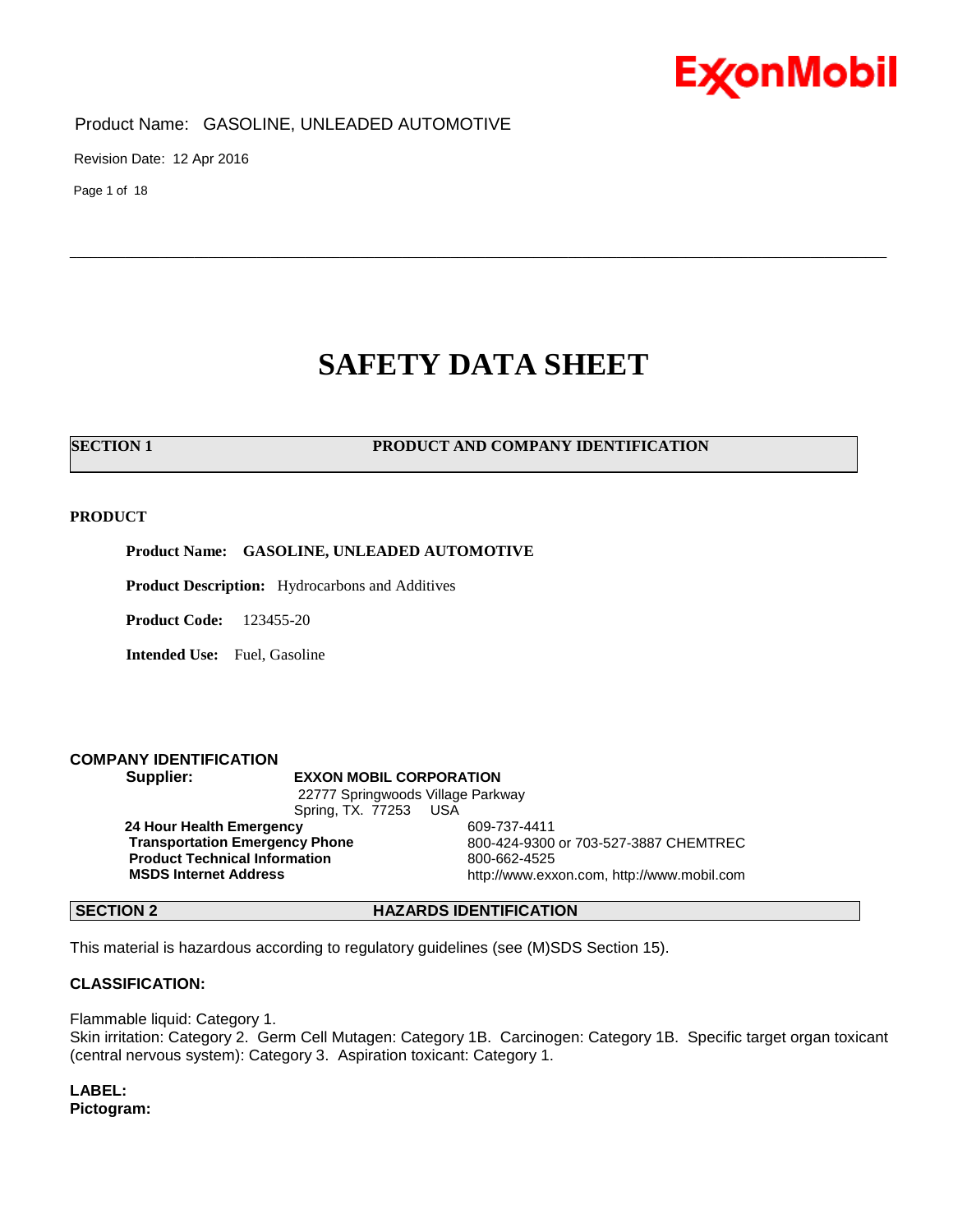

Revision Date: 12 Apr 2016

Page 2 of 18



**Signal Word:** Danger

#### **Hazard Statements:**

H224: Extremely flammable liquid and vapor. H304: May be fatal if swallowed and enters airways. H315: Causes skin irritation. H336: May cause drowsiness or dizziness. H340: May cause genetic defects. H350: May cause cancer.

\_\_\_\_\_\_\_\_\_\_\_\_\_\_\_\_\_\_\_\_\_\_\_\_\_\_\_\_\_\_\_\_\_\_\_\_\_\_\_\_\_\_\_\_\_\_\_\_\_\_\_\_\_\_\_\_\_\_\_\_\_\_\_\_\_\_\_\_\_\_\_\_\_\_\_\_\_\_\_\_\_\_\_\_\_\_\_\_\_\_\_\_\_\_\_\_\_\_\_\_\_\_\_\_\_\_\_\_\_\_\_\_\_\_\_\_\_\_

#### **Precautionary Statements:**

P101: If medical advice is needed, have product container or label at hand. P102: Keep out of reach of children. P103: Read label before use.P201: Obtain special instructions before use. P202: Do not handle until all safety precautions have been read and understood. P210: Keep away from heat/sparks/open flames/hot surfaces. -- No smoking. P233: Keep container tightly closed. P240: Ground / bond container and receiving equipment. P241: Use explosion-proof electrical, ventilating, and lighting equipment. P242: Use only non-sparking tools. P243: Take precautionary measures against static discharge. P261: Avoid breathing mist / vapours. P264: Wash skin thoroughly after handling. P271: Use only outdoors or in a well-ventilated area. P273: Avoid release to the environment. P280: Wear protective gloves/protective clothing/eye protection/face protection.P301 + P310: IF SWALLOWED: Immediately call a POISON CENTER or doctor/physician. P302 + P352: IF ON SKIN: Wash with plenty of soap and water. P303 + P361 + P353: IF ON SKIN (or hair): Take off immediately all contaminated clothing. Rinse skin with water/shower. P304 + P340: IF INHALED: Remove person to fresh air and keep comfortable for breathing. P308 + P313: IF exposed or concerned: Get medical advice/ attention. P312: Call a POISON CENTER or doctor/physician if you feel unwell. P331: Do NOT induce vomiting. P332 + P313: If skin irritation occurs: Get medical advice/ attention. P362 + P364: Take off contaminated clothing and wash it before reuse. P370 + P378: In case of fire: Use water fog, foam, dry chemical or carbon dioxide (CO2) to extinguish. P391: Collect spillage.P403 + P233: Store in a well-ventilated place. Keep container tightly closed. P403 + P235: Store in a well-ventilated place. Keep cool. P405: Store locked up.P501: Dispose of contents and container in accordance with local regulations.

**Contains:** GASOLINE

#### **Other hazard information:**

**HAZARD NOT OTHERWISE CLASSIFIED (HNOC):** None as defined under 29 CFR 1910.1200.

#### **PHYSICAL / CHEMICAL HAZARDS**

Material can accumulate static charges which may cause an ignition. Material can release vapors that readily form flammable mixtures. Vapor accumulation could flash and/or explode if ignited.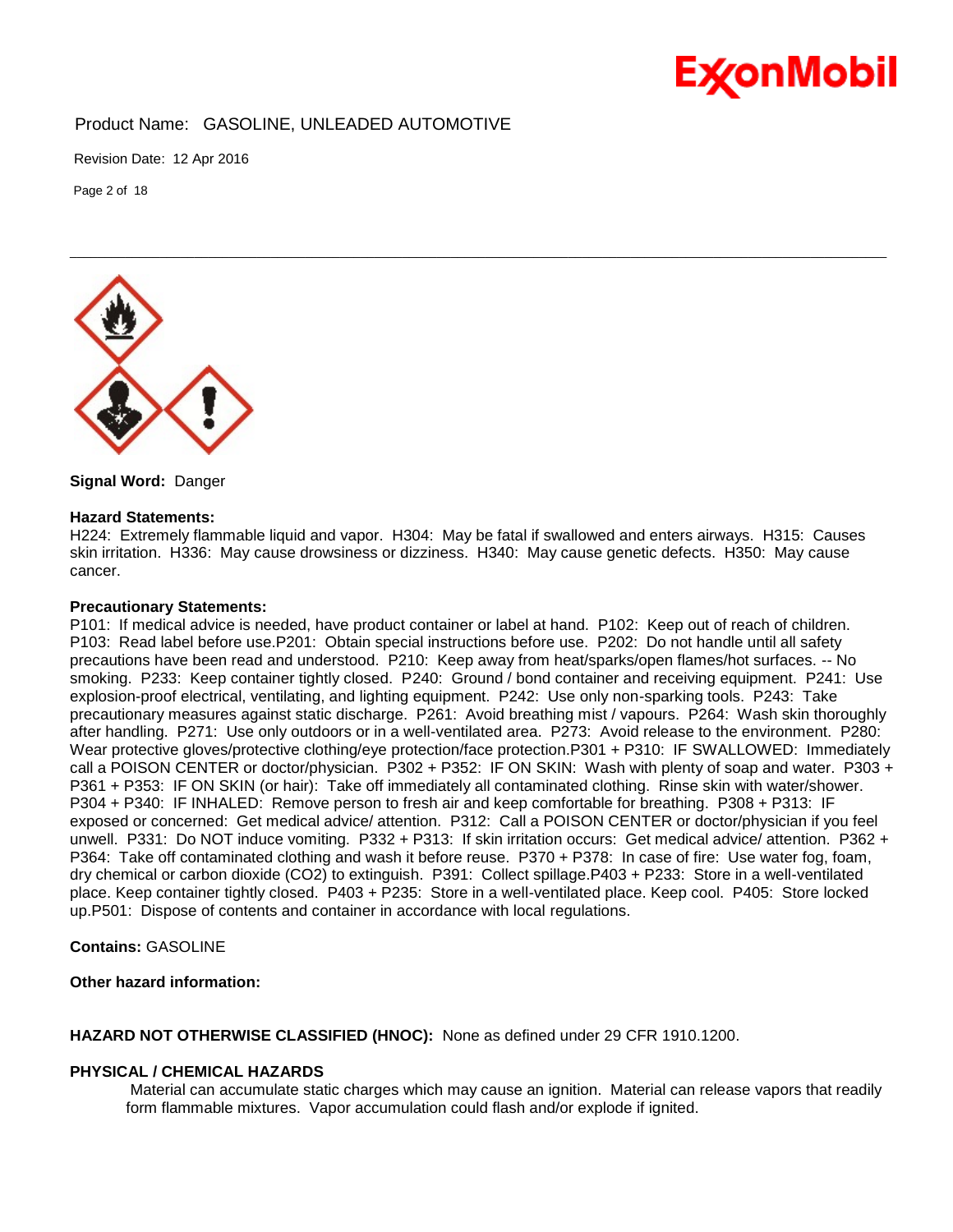

Revision Date: 12 Apr 2016

Page 3 of 18

#### **HEALTH HAZARDS**

High-pressure injection under skin may cause serious damage. May be irritating to the eyes, nose, throat, and lungs. Exposure to benzene is associated with cancer (acute myeloid leukemia and myelodysplastic syndrome), damage to the blood-producing system, and serious blood disorders (see Section 11).

\_\_\_\_\_\_\_\_\_\_\_\_\_\_\_\_\_\_\_\_\_\_\_\_\_\_\_\_\_\_\_\_\_\_\_\_\_\_\_\_\_\_\_\_\_\_\_\_\_\_\_\_\_\_\_\_\_\_\_\_\_\_\_\_\_\_\_\_\_\_\_\_\_\_\_\_\_\_\_\_\_\_\_\_\_\_\_\_\_\_\_\_\_\_\_\_\_\_\_\_\_\_\_\_\_\_\_\_\_\_\_\_\_\_\_\_\_\_

#### **ENVIRONMENTAL HAZARDS**

Expected to be toxic to aquatic organisms. May cause long-term adverse effects in the aquatic environment.

| <b>NFPA Hazard ID:</b> | Health: L     | Flammability: 3 | Reactivity: 0 |  |
|------------------------|---------------|-----------------|---------------|--|
| <b>HMIS Hazard ID:</b> | Health: $1^*$ | Flammability: 3 | Reactivity: 0 |  |

**NOTE:** This material should not be used for any other purpose than the intended use in Section 1 without expert advice. Health studies have shown that chemical exposure may cause potential human health risks which may vary from person to person.

| <b>SECTION 3</b> | <b>COMPOSITION / INFORMATION ON INGREDIENTS</b> |
|------------------|-------------------------------------------------|
|                  |                                                 |

This material is defined as a mixture.

#### **Hazardous Substance(s) or Complex Substance(s) required for disclosure**

| Name                  | CAS#       | Concentration* | <b>GHS Hazard Codes</b>                                      |
|-----------------------|------------|----------------|--------------------------------------------------------------|
| <b>IETHYL ALCOHOL</b> | 64-17-5    | $< 11\%$       | H225, H319(2A)                                               |
| <b>GASOLINE</b>       | 86290-81-5 | $89 - 100\%$   | H224, H304, H336,<br>H340(1B), H350(1B),<br>H315, H401, H411 |

#### **Hazardous Constituent(s) Contained in Complex Substance(s) required for disclosure**

| Name                                  | CAS#           | Concentration* | <b>GHS Hazard Codes</b>                                                                                          |
|---------------------------------------|----------------|----------------|------------------------------------------------------------------------------------------------------------------|
| <b>BENZENE</b>                        | $71 - 43 - 2$  | $\leq$ 1.65%   | H <sub>225</sub> . H <sub>303</sub> . H <sub>304</sub> .<br>H340(1B), H350(1A),<br>H315, H319(2A), H372,<br>H401 |
| <b>IETHYL BENZENE</b>                 | $100 - 41 - 4$ | $1 - 5%$       | H225, H332, H373,<br>H401, H412                                                                                  |
| N-HEXANE                              | 110-54-3       | $1 - 5%$       | H225, H304, H336,<br>H361(F), H315, H373,<br>H401, H411                                                          |
| NAPHTHALENE                           | $91 - 20 - 3$  | $< 1\%$        | H302, H351, H400(M<br>factor 1), H410(M factor                                                                   |
| PSEUDOCUMENE (1,2,4-TRIMETHYLBENZENE) | $95 - 63 - 6$  | $1 - 5%$       | H226, H332, H335,<br>H315, H319(2A), H401,<br>H411                                                               |
| <b>TOLUENE</b>                        | 108-88-3       | $5 - 10%$      | H225, H304, H336,                                                                                                |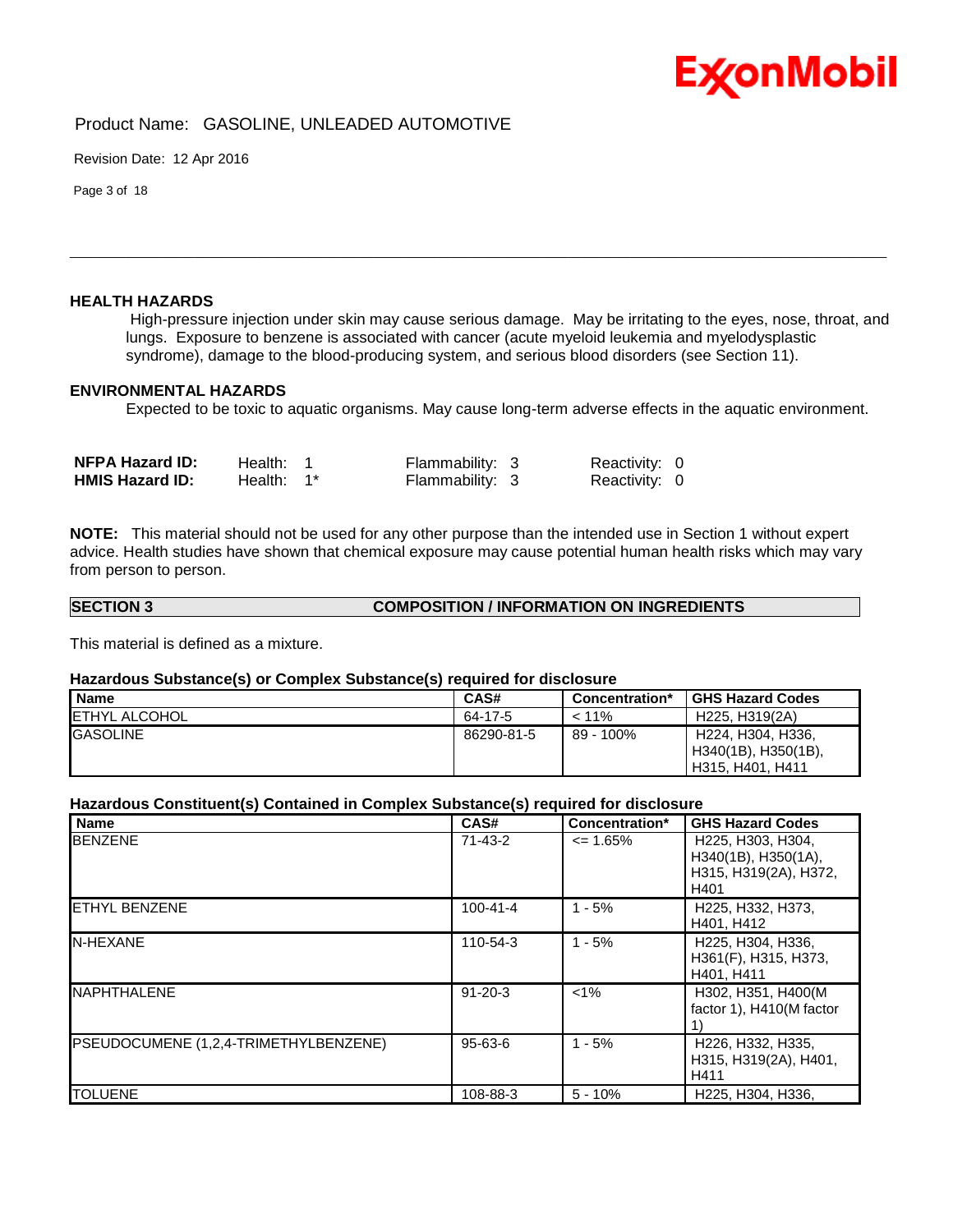## **ExconMobil**

## Product Name: GASOLINE, UNLEADED AUTOMOTIVE

Revision Date: 12 Apr 2016

Page 4 of 18

|                          |            |           | H315, H373, H401, H412                                                                                |
|--------------------------|------------|-----------|-------------------------------------------------------------------------------------------------------|
| <b>TRIMETHYL BENZENE</b> | 25551-13-7 | - 5%      | H <sub>226</sub> , H <sub>315</sub>                                                                   |
| <b>XYLENES</b>           | 1330-20-7  | $5 - 10%$ | H <sub>226</sub> , H <sub>304</sub> , H <sub>312</sub> ,<br>H332, H335, H315,<br>H320(2B), H373, H401 |

\_\_\_\_\_\_\_\_\_\_\_\_\_\_\_\_\_\_\_\_\_\_\_\_\_\_\_\_\_\_\_\_\_\_\_\_\_\_\_\_\_\_\_\_\_\_\_\_\_\_\_\_\_\_\_\_\_\_\_\_\_\_\_\_\_\_\_\_\_\_\_\_\_\_\_\_\_\_\_\_\_\_\_\_\_\_\_\_\_\_\_\_\_\_\_\_\_\_\_\_\_\_\_\_\_\_\_\_\_\_\_\_\_\_\_\_\_\_

\* All concentrations are percent by weight unless material is a gas. Gas concentrations are in percent by volume.

NOTE: The concentration of the components shown above may vary substantially. In certain countries, benzene content may be limited to lower levels. Oxygenates such as tertiary-amyl-methyl ether, ethanol, di-isopropyl ether, and ethyl-tertiary-butyl ether may be present. Because of volatility considerations, gasoline vapor may have concentrations of components very different from those of liquid gasoline. The major components of gasoline vapor are: butane, isobutane, pentane, and isopentane. The reportable component percentages, shown in the composition/information on ingredients section, are based on API's evaluation of a typical gasoline mixture. Oxygenates may be present up to the maximum permitted by European Standard EN228. Motor gasoline is considered a mixture by EPA under the Toxic Substances Control Act (TSCA). The refinery streams used to blend motor gasoline are all on the TSCA Chemical Substances Inventory.

As per paragraph (i) of 29 CFR 1910.1200, formulation is considered a trade secret and specific chemical identity and exact percentage (concentration) of composition may have been withheld. Specific chemical identity and exact percentage composition will be provided to health professionals, employees, or designated representatives in accordance with applicable provisions of paragraph (i).

#### **SECTION 4 FIRST AID MEASURES**

#### **INHALATION**

Remove from further exposure. For those providing assistance, avoid exposure to yourself or others. Use adequate respiratory protection. If respiratory irritation, dizziness, nausea, or unconsciousness occurs, seek immediate medical assistance. If breathing has stopped, assist ventilation with a mechanical device or use mouth-to-mouth resuscitation.

#### **SKIN CONTACT**

Wash contact areas with soap and water. Remove contaminated clothing. Launder contaminated clothing before reuse. If product is injected into or under the skin, or into any part of the body, regardless of the appearance of the wound or its size, the individual should be evaluated immediately by a physician as a surgical emergency. Even though initial symptoms from high pressure injection may be minimal or absent, early surgical treatment within the first few hours may significantly reduce the ultimate extent of injury.

#### **EYE CONTACT**

Flush thoroughly with water. If irritation occurs, get medical assistance.

#### **INGESTION**

Seek immediate medical attention. Do not induce vomiting.

#### **NOTE TO PHYSICIAN**

If ingested, material may be aspirated into the lungs and cause chemical pneumonitis. Treat appropriately.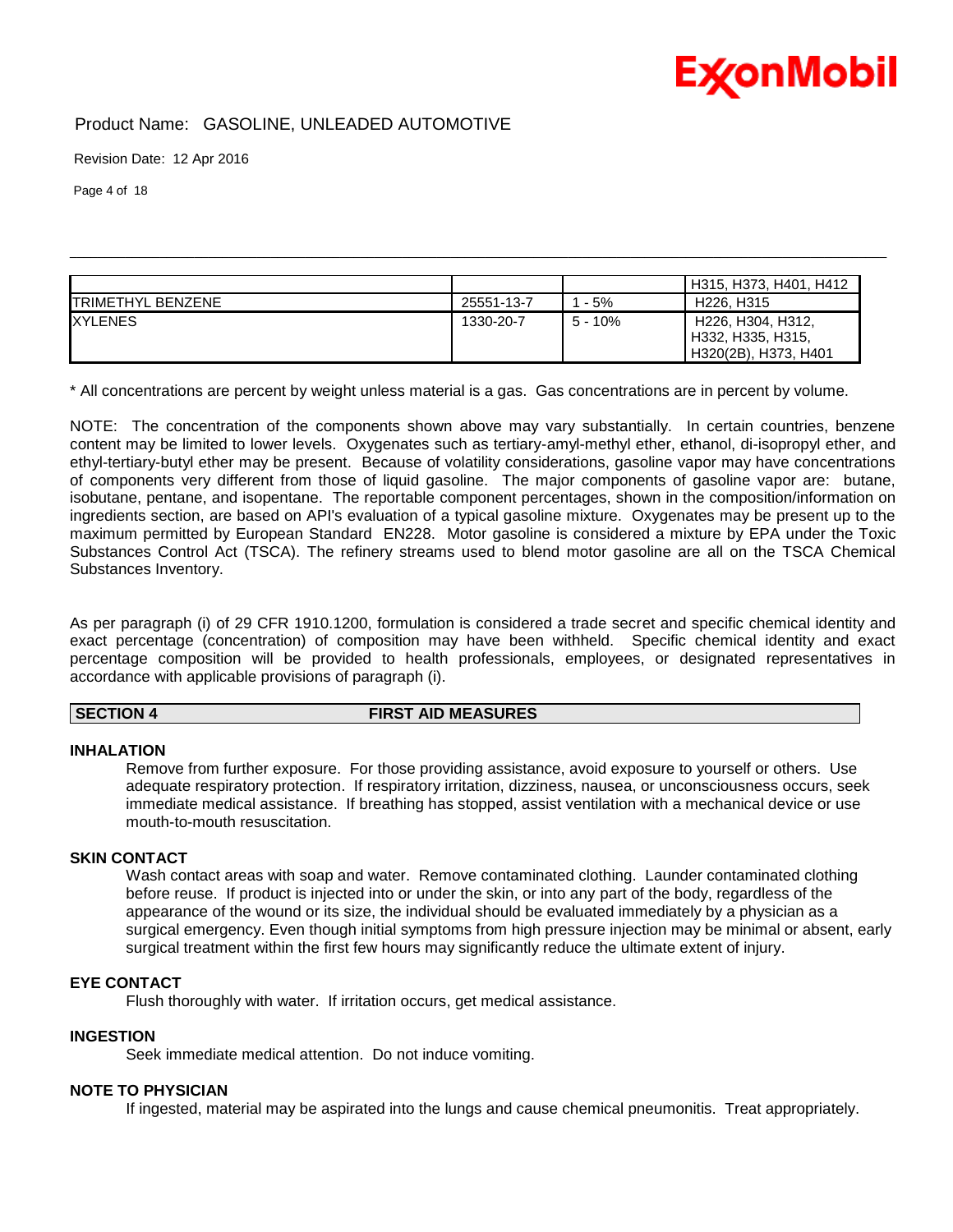Product Name: GASOLINE, UNLEADED AUTOMOTIVE

Revision Date: 12 Apr 2016

Page 5 of 18

This light hydrocarbon material, or a component, may be associated with cardiac sensitization following very high exposures (well above occupational exposure limits) or with concurrent exposure to high stress levels or heart-stimulating substances like epinephrine. Administration of such substances should be avoided.

#### **SECTION 5 FIRE FIGHTING MEASURES**

\_\_\_\_\_\_\_\_\_\_\_\_\_\_\_\_\_\_\_\_\_\_\_\_\_\_\_\_\_\_\_\_\_\_\_\_\_\_\_\_\_\_\_\_\_\_\_\_\_\_\_\_\_\_\_\_\_\_\_\_\_\_\_\_\_\_\_\_\_\_\_\_\_\_\_\_\_\_\_\_\_\_\_\_\_\_\_\_\_\_\_\_\_\_\_\_\_\_\_\_\_\_\_\_\_\_\_\_\_\_\_\_\_\_\_\_\_\_

#### **EXTINGUISHING MEDIA**

**Appropriate Extinguishing Media:** Use water fog, foam, dry chemical or carbon dioxide (CO2) to extinguish flames.

**Inappropriate Extinguishing Media:** Straight Streams of Water

#### **FIRE FIGHTING**

**Fire Fighting Instructions:** Evacuate area. If a leak or spill has not ignited, use water spray to disperse the vapors and to protect personnel attempting to stop a leak. Prevent runoff from fire control or dilution from entering streams, sewers, or drinking water supply. Firefighters should use standard protective equipment and in enclosed spaces, self-contained breathing apparatus (SCBA). Use water spray to cool fire exposed surfaces and to protect personnel.

**Unusual Fire Hazards:** Extremely Flammable. Vapors are flammable and heavier than air. Vapors may travel across the ground and reach remote ignition sources causing a flashback fire danger. Hazardous material. Firefighters should consider protective equipment indicated in Section 8.

**Hazardous Combustion Products:** Aldehydes, Incomplete combustion products, Oxides of carbon, Smoke, Fume, Sulfur oxides

#### **FLAMMABILITY PROPERTIES**

**Flash Point [Method]:** <-40°C (-40°F) [ASTM D-56] **Flammable Limits (Approximate volume % in air):** LEL: 1.4 UEL: 7.6 **Autoignition Temperature:** >250°C (482°F)

#### **SECTION 6 ACCIDENTAL RELEASE MEASURES**

#### **NOTIFICATION PROCEDURES**

In the event of a spill or accidental release, notify relevant authorities in accordance with all applicable regulations. US regulations require reporting releases of this material to the environment which exceed the applicable reportable quantity or oil spills which could reach any waterway including intermittent dry creeks. The National Response Center can be reached at (800)424-8802.

#### **PROTECTIVE MEASURES**

Avoid contact with spilled material. Warn or evacuate occupants in surrounding and downwind areas if required due to toxicity or flammability of the material. See Section 5 for fire fighting information. See the Hazard Identification Section for Significant Hazards. See Section 4 for First Aid Advice. See Section 8 for advice on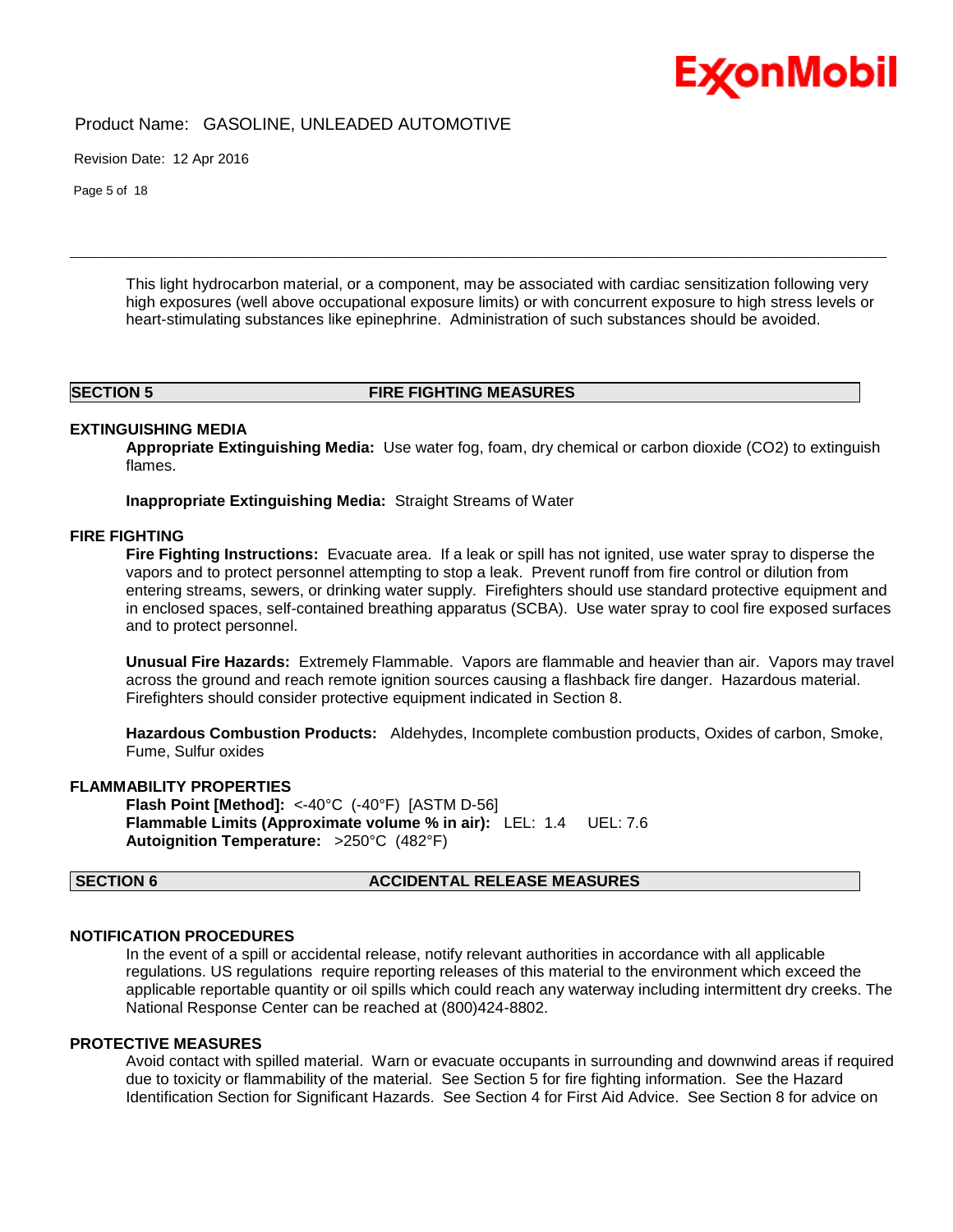### Product Name: GASOLINE, UNLEADED AUTOMOTIVE

Revision Date: 12 Apr 2016

Page 6 of 18

the minimum requirements for personal protective equipment. Additional protective measures may be necessary, depending on the specific circumstances and/or the expert judgment of the emergency responders.

\_\_\_\_\_\_\_\_\_\_\_\_\_\_\_\_\_\_\_\_\_\_\_\_\_\_\_\_\_\_\_\_\_\_\_\_\_\_\_\_\_\_\_\_\_\_\_\_\_\_\_\_\_\_\_\_\_\_\_\_\_\_\_\_\_\_\_\_\_\_\_\_\_\_\_\_\_\_\_\_\_\_\_\_\_\_\_\_\_\_\_\_\_\_\_\_\_\_\_\_\_\_\_\_\_\_\_\_\_\_\_\_\_\_\_\_\_\_

For emergency responders: Respiratory protection: half-face or full-face respirator with filter(s) for organic vapor and, when applicable, H2S, or Self Contained Breathing Apparatus (SCBA) can be used depending on the size of spill and potential level of exposure. If the exposure cannot be completely characterized or an oxygen deficient atmosphere is possible or anticipated, SCBA is recommended. Work gloves that are resistant to aromatic hydrocarbons are recommended. Note: gloves made of polyvinyl acetate (PVA) are not waterresistant and are not suitable for emergency use. Chemical goggles are recommended if splashes or contact with eyes is possible. Small spills: normal antistatic work clothes are usually adequate. Large spills: full body suit of chemical resistant, antistatic material is recommended.

#### **SPILL MANAGEMENT**

**Land Spill:** Eliminate all ignition sources (no smoking, flares, sparks or flames in immediate area). Stop leak if you can do it without risk. All equipment used when handling the product must be grounded. Do not touch or walk through spilled material. Prevent entry into waterways, sewer, basements or confined areas. A vapor suppressing foam may be used to reduce vapors. Use clean non-sparking tools to collect absorbed material. Absorb or cover with dry earth, sand or other non-combustible material and transfer to containers. Large Spills: Water spray may reduce vapor; but may not prevent ignition in closed spaces.

**Water Spill:** Eliminate all ignition sources (no smoking, flares, sparks or flames in immediate area). Stop leak if you can do it without risk. Do not confine in area of spill. Advise occupants and shipping in downwind areas of fire and explosion hazard and warn them to stay clear. Allow liquid to evaporate from the surface. Seek the advice of a specialist before using dispersants.

Water spill and land spill recommendations are based on the most likely spill scenario for this material; however, geographic conditions, wind, temperature, (and in the case of a water spill) wave and current direction and speed may greatly influence the appropriate action to be taken. For this reason, local experts should be consulted. Note: Local regulations may prescribe or limit action to be taken.

#### **ENVIRONMENTAL PRECAUTIONS**

Large Spills: Dike far ahead of liquid spill for later recovery and disposal. Prevent entry into waterways, sewers, basements or confined areas.

### **SECTION 7 HANDLING AND STORAGE**

#### **HANDLING**

Avoid all personal contact. Prevent exposure to ignition sources, for example use non-sparking tools and explosion-proof equipment. Potentially toxic/irritating fumes/vapors may be evolved from heated or agitated material. Do not siphon by mouth. Use only with adequate ventilation. Do not use as a cleaning solvent or other non-motor fuel uses. For use as a motor fuel only. It is dangerous and/or unlawful to put fuel into unapproved containers. Do not fill container while it is in or on a vehicle. Static electricity may ignite vapors and cause fire. Place container on ground when filling and keep nozzle in contact with container. Do not use electronic devices (including but not limited to cellular phones, computers, calculators, pagers or other electronic devices, etc.) in or around any fueling operation or storage area unless the devices are certified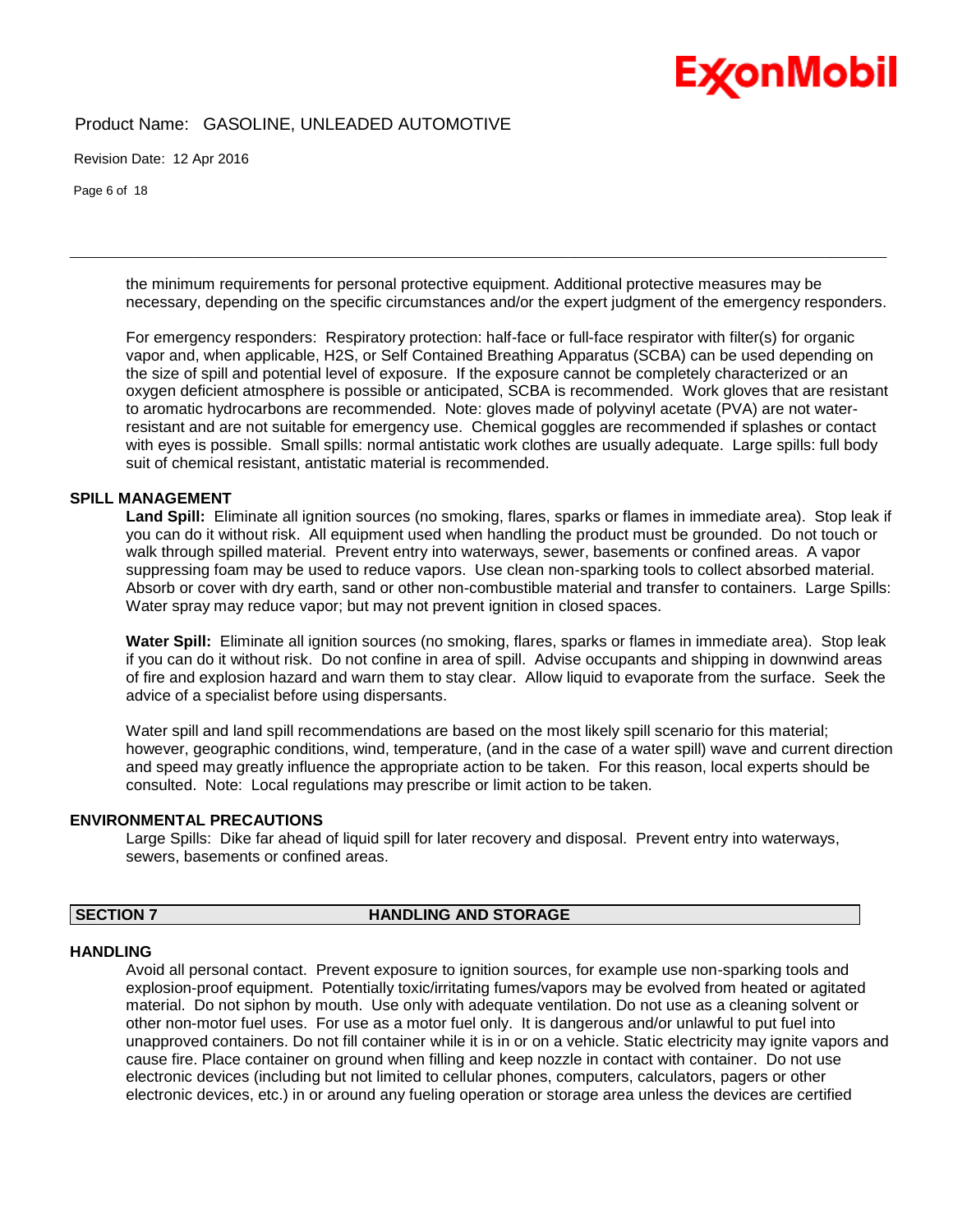## Product Name: GASOLINE, UNLEADED AUTOMOTIVE

Revision Date: 12 Apr 2016

Page 7 of 18

intrinsically safe by an approved national testing agency and to the safety standards required by national and/or local laws and regulations. Prevent small spills and leakage to avoid slip hazard. Material can accumulate static charges which may cause an electrical spark (ignition source). Use proper bonding and/or ground procedures. However, bonding and grounds may not eliminate the hazard from static accumulation. Consult local applicable standards for guidance. Additional references include American Petroleum Institute 2003 (Protection Against Ignitions Arising out of Static, Lightning and Stray Currents) or National Fire Protection Agency 77 (Recommended Practice on Static Electricity) or CENELEC CLC/TR 50404 (Electrostatics - Code of practice for the avoidance of hazards due to static electricity).

\_\_\_\_\_\_\_\_\_\_\_\_\_\_\_\_\_\_\_\_\_\_\_\_\_\_\_\_\_\_\_\_\_\_\_\_\_\_\_\_\_\_\_\_\_\_\_\_\_\_\_\_\_\_\_\_\_\_\_\_\_\_\_\_\_\_\_\_\_\_\_\_\_\_\_\_\_\_\_\_\_\_\_\_\_\_\_\_\_\_\_\_\_\_\_\_\_\_\_\_\_\_\_\_\_\_\_\_\_\_\_\_\_\_\_\_\_\_

**Static Accumulator:** This material is a static accumulator. A liquid is typically considered a nonconductive, static accumulator if its conductivity is below 100 pS/m (100x10E-12 Siemens per meter) and is considered a semiconductive, static accumulator if its conductivity is below 10,000 pS/m. Whether a liquid is nonconductive or semiconductive, the precautions are the same. A number of factors, for example liquid temperature, presence of contaminants, anti-static additives and filtration can greatly influence the conductivity of a liquid.

#### **STORAGE**

Ample fire water supply should be available. A fixed sprinkler/deluge system is recommended. The type of container used to store the material may affect static accumulation and dissipation. Keep container closed. Handle containers with care. Open slowly in order to control possible pressure release. Store in a cool, wellventilated area. Outside or detached storage preferred. Keep away from incompatible materials. Storage containers should be grounded and bonded. Fixed storage containers, transfer containers and associated equipment should be grounded and bonded to prevent accumulation of static charge.

#### **SECTION 8 EXPOSURE CONTROLS / PERSONAL PROTECTION**

#### **EXPOSURE LIMIT VALUES**

#### **Exposure limits/standards (Note: Exposure limits are not additive)**

| <b>Substance Name</b> | Form | <b>Limit / Standard</b> |           |           | <b>NOTE</b> | <b>Source</b>      |
|-----------------------|------|-------------------------|-----------|-----------|-------------|--------------------|
| <b>BENZENE</b>        |      | <b>OSHA</b>             | $0.5$ ppm |           | N/A         | <b>OSHA</b>        |
|                       |      | Action                  |           |           |             | Sp.Reg.            |
|                       |      | level                   |           |           |             |                    |
| <b>BENZENE</b>        |      | <b>STEL</b>             | 5 ppm     |           | N/A         | <b>OSHA</b>        |
|                       |      |                         |           |           |             | Sp.Reg.            |
| <b>BENZENE</b>        |      | <b>TWA</b>              | 1 ppm     |           | N/A         | <b>OSHA</b>        |
|                       |      |                         |           |           |             | Sp.Reg.            |
| <b>BENZENE</b>        |      | <b>STEL</b>             | 1 ppm     |           | N/A         | ExxonMobil         |
| <b>BENZENE</b>        |      | <b>TWA</b>              | $0.5$ ppm |           | N/A         | ExxonMobil         |
| <b>BENZENE</b>        |      | <b>STEL</b>             | $2.5$ ppm |           | Skin        | <b>ACGIH</b>       |
| <b>BENZENE</b>        |      | <b>TWA</b>              | $0.5$ ppm |           | Skin        | <b>ACGIH</b>       |
| ETHYL ALCOHOL         |      | <b>TWA</b>              | 1900      | 1000 ppm  | N/A         | OSHA <sub>Z1</sub> |
|                       |      |                         | mg/m3     |           |             |                    |
| ETHYL ALCOHOL         |      | <b>STEL</b>             | 1000 ppm  |           | N/A         | <b>ACGIH</b>       |
| <b>ETHYL BENZENE</b>  |      | <b>TWA</b>              | 435 mg/m3 | $100$ ppm | N/A         | OSHA <sub>Z1</sub> |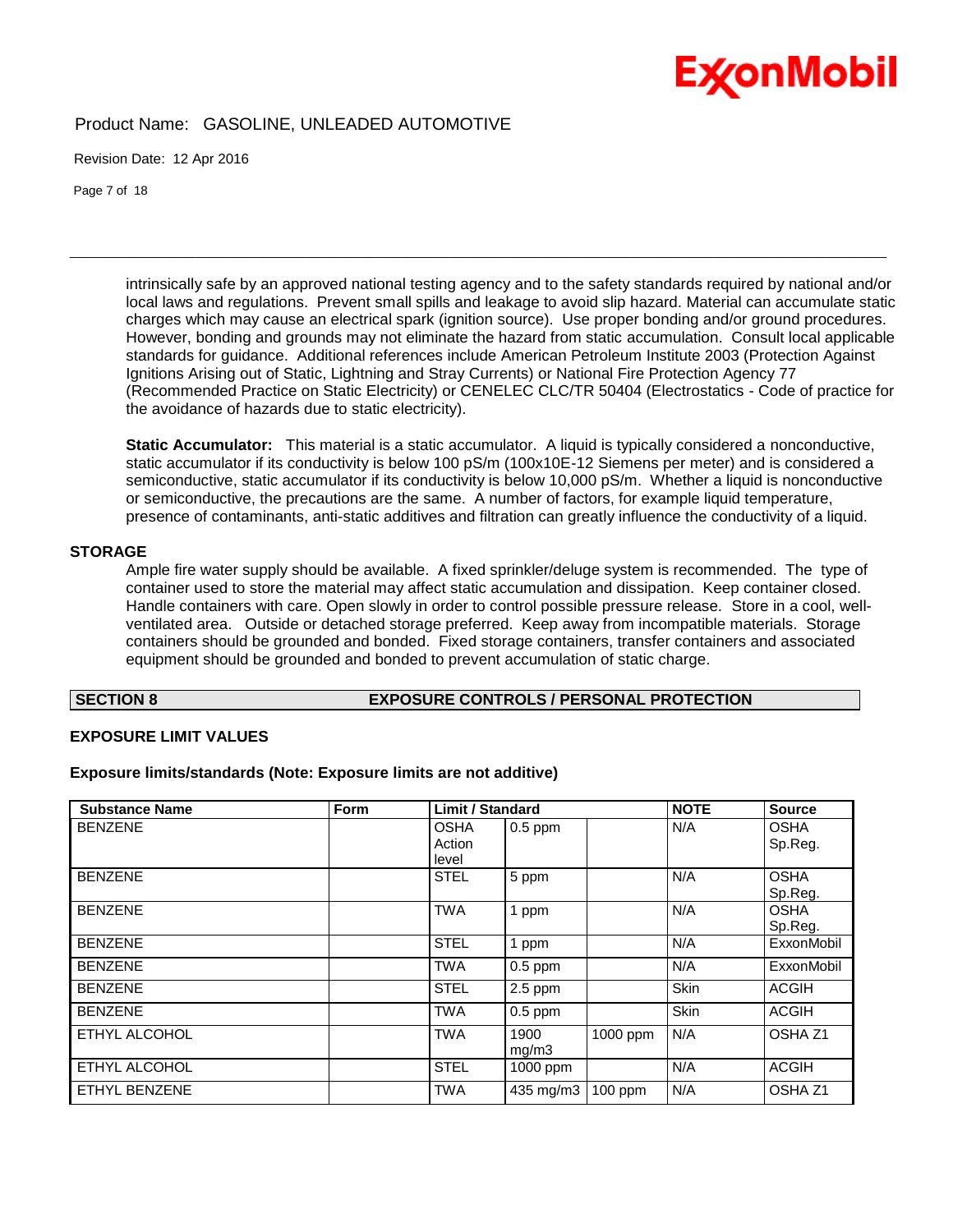## **ExconMobil**

Product Name: GASOLINE, UNLEADED AUTOMOTIVE

Revision Date: 12 Apr 2016

Page 8 of 18

| ETHYL BENZENE                             | <b>TWA</b>                   | 20 ppm        |         | N/A  | <b>ACGIH</b>       |
|-------------------------------------------|------------------------------|---------------|---------|------|--------------------|
|                                           |                              |               |         |      |                    |
| <b>GASOLINE</b>                           | <b>STEL</b>                  | 200 ppm       |         | N/A  | ExxonMobil         |
| <b>GASOLINE</b>                           | <b>TWA</b>                   | $100$ ppm     |         | N/A  | ExxonMobil         |
| <b>GASOLINE</b>                           | <b>STEL</b>                  | 500 ppm       |         | N/A  | <b>ACGIH</b>       |
| <b>GASOLINE</b>                           | <b>TWA</b>                   | 300 ppm       |         | N/A  | <b>ACGIH</b>       |
| N-HEXANE                                  | <b>TWA</b>                   | 1800<br>mg/m3 | 500 ppm | N/A  | OSHA Z1            |
| N-HEXANE                                  | <b>TWA</b>                   | 50 ppm        |         | Skin | <b>ACGIH</b>       |
| <b>NAPHTHALENE</b>                        | <b>TWA</b>                   | 50 mg/m3      | 10 ppm  | N/A  | OSHA Z1            |
| <b>NAPHTHALENE</b>                        | <b>TWA</b>                   | 10 ppm        |         | Skin | <b>ACGIH</b>       |
| PSEUDOCUMENE (1,2,4-<br>TRIMETHYLBENZENE) | <b>TWA</b>                   | 25 ppm        |         | N/A  | <b>ACGIH</b>       |
| TOLUENE                                   | Ceiling                      | 300 ppm       |         | N/A  | OSHA <sub>Z2</sub> |
| <b>TOLUENE</b>                            | Maximum<br>concentrat<br>ion | 500 ppm       |         | N/A  | OSHA <sub>Z2</sub> |
| <b>TOLUENE</b>                            | <b>TWA</b>                   | 200 ppm       |         | N/A  | OSHA <sub>Z2</sub> |
| <b>TOLUENE</b>                            | <b>TWA</b>                   | 20 ppm        |         | N/A  | <b>ACGIH</b>       |
| <b>TRIMETHYL BENZENE</b>                  | <b>TWA</b>                   | 25 ppm        |         | N/A  | <b>ACGIH</b>       |
| <b>XYLENES</b>                            | <b>TWA</b>                   | 435 mg/m3     | 100 ppm | N/A  | OSHA <sub>Z1</sub> |
| <b>XYLENES</b>                            | <b>STEL</b>                  | 150 ppm       |         | N/A  | <b>ACGIH</b>       |
| <b>XYLENES</b>                            | <b>TWA</b>                   | $100$ ppm     |         | N/A  | <b>ACGIH</b>       |

\_\_\_\_\_\_\_\_\_\_\_\_\_\_\_\_\_\_\_\_\_\_\_\_\_\_\_\_\_\_\_\_\_\_\_\_\_\_\_\_\_\_\_\_\_\_\_\_\_\_\_\_\_\_\_\_\_\_\_\_\_\_\_\_\_\_\_\_\_\_\_\_\_\_\_\_\_\_\_\_\_\_\_\_\_\_\_\_\_\_\_\_\_\_\_\_\_\_\_\_\_\_\_\_\_\_\_\_\_\_\_\_\_\_\_\_\_\_

NOTE: Limits/standards shown for guidance only. Follow applicable regulations.

#### **Biological limits**

| <b>Substance</b>     | <b>Specimen</b>                       | <b>Sampling Time</b>              | Limit                  | <b>Determinant</b>                                                        | <b>Source</b>               |
|----------------------|---------------------------------------|-----------------------------------|------------------------|---------------------------------------------------------------------------|-----------------------------|
| <b>BENZENE</b>       | Creatinine in<br>urine                | End of shift                      | 500 ug/g               | t.t-Muconic acid                                                          | <b>ACGIH BELS</b><br>(BEIs) |
| <b>BENZENE</b>       | Creatinine in<br>urine                | End of shift                      | 25 ug/g                | S-Phenylmercapturic<br>acid                                               | <b>ACGIH BELS</b><br>(BEIs) |
| <b>ETHYL BENZENE</b> | Creatinine in<br>urine                | End of shift                      | $0.15$ g/g             | Sum of mandelic acid<br>and phenylglyoxylic acid (BEIs)                   | <b>ACGIH BELS</b>           |
| N-HEXANE             | Urine                                 | End of shift at<br>end of work wk | $0.4$ mg/l             | 2,5-Hexanedion, without ACGIH BELs<br>hydrolysis                          | (BE s)                      |
| <b>NAPHTHALENE</b>   | No Biological<br>Specimen<br>provided | End of shift                      | <b>Not</b><br>Assigned | 1-Naphthol, with<br>hydrolysis $+ 2$ -Naphthol, (BEIs)<br>with hydrolysis | <b>ACGIH BELs</b>           |
| <b>TOLUENE</b>       | <b>Blood</b>                          | Prior to last shift<br>of work wk | $0.02$ mg/l            | Toluene                                                                   | <b>ACGIH BELS</b><br>(BEIs) |
| <b>TOLUENE</b>       | Creatinine in<br>urine                | End of shift                      | $0.3$ mg/g             | o-Cresol, with hydrolysis ACGIH BELs                                      | (BEIs)                      |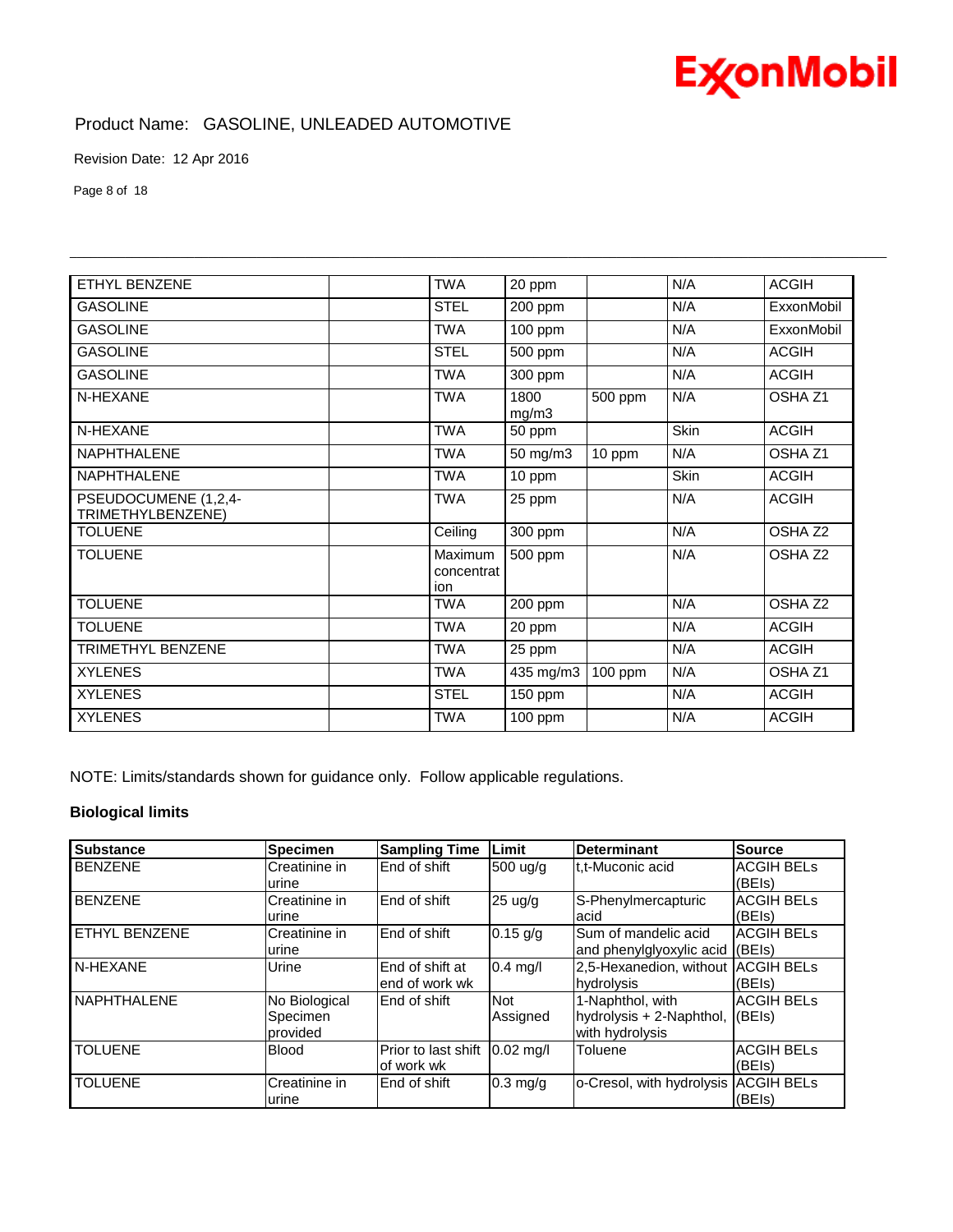

Revision Date: 12 Apr 2016

Page 9 of 18

| <b>TOLUENE</b> | Urine                  | <b>End of shift</b>  | $0.03$ mg/l | Toluene              | IACGIH BELs<br>(BE s)       |
|----------------|------------------------|----------------------|-------------|----------------------|-----------------------------|
| <b>XYLENES</b> | Creatinine in<br>urine | <b>IEnd of shift</b> | $1.5$ g/g   | Methylhippuric acids | <b>ACGIH BELS</b><br>(BEIs) |

\_\_\_\_\_\_\_\_\_\_\_\_\_\_\_\_\_\_\_\_\_\_\_\_\_\_\_\_\_\_\_\_\_\_\_\_\_\_\_\_\_\_\_\_\_\_\_\_\_\_\_\_\_\_\_\_\_\_\_\_\_\_\_\_\_\_\_\_\_\_\_\_\_\_\_\_\_\_\_\_\_\_\_\_\_\_\_\_\_\_\_\_\_\_\_\_\_\_\_\_\_\_\_\_\_\_\_\_\_\_\_\_\_\_\_\_\_\_

#### **ENGINEERING CONTROLS**

The level of protection and types of controls necessary will vary depending upon potential exposure conditions. Control measures to consider:

Use explosion-proof ventilation equipment to stay below exposure limits.

### **PERSONAL PROTECTION**

Personal protective equipment selections vary based on potential exposure conditions such as applications, handling practices, concentration and ventilation. Information on the selection of protective equipment for use with this material, as provided below, is based upon intended, normal usage.

**Respiratory Protection:** If engineering controls do not maintain airborne contaminant concentrations at a level which is adequate to protect worker health, an approved respirator may be appropriate. Respirator selection, use, and maintenance must be in accordance with regulatory requirements, if applicable. Types of respirators to be considered for this material include:

Half-face filter respirator

For high airborne concentrations, use an approved supplied-air respirator, operated in positive pressure mode. Supplied air respirators with an escape bottle may be appropriate when oxygen levels are inadequate, gas/vapor warning properties are poor, or if air purifying filter capacity/rating may be exceeded.

**Hand Protection:** Any specific glove information provided is based on published literature and glove manufacturer data. Glove suitability and breakthrough time will differ depending on the specific use conditions. Contact the glove manufacturer for specific advice on glove selection and breakthrough times for your use conditions. Inspect and replace worn or damaged gloves. The types of gloves to be considered for this material include:

Chemical resistant gloves are recommended.

**Eye Protection:** If contact is likely, safety glasses with side shields are recommended.

**Skin and Body Protection:** Any specific clothing information provided is based on published literature or manufacturer data. The types of clothing to be considered for this material include: Chemical/oil resistant clothing is recommended.

**Specific Hygiene Measures:** Always observe good personal hygiene measures, such as washing after handling the material and before eating, drinking, and/or smoking. Routinely wash work clothing and protective equipment to remove contaminants. Discard contaminated clothing and footwear that cannot be cleaned. Practice good housekeeping.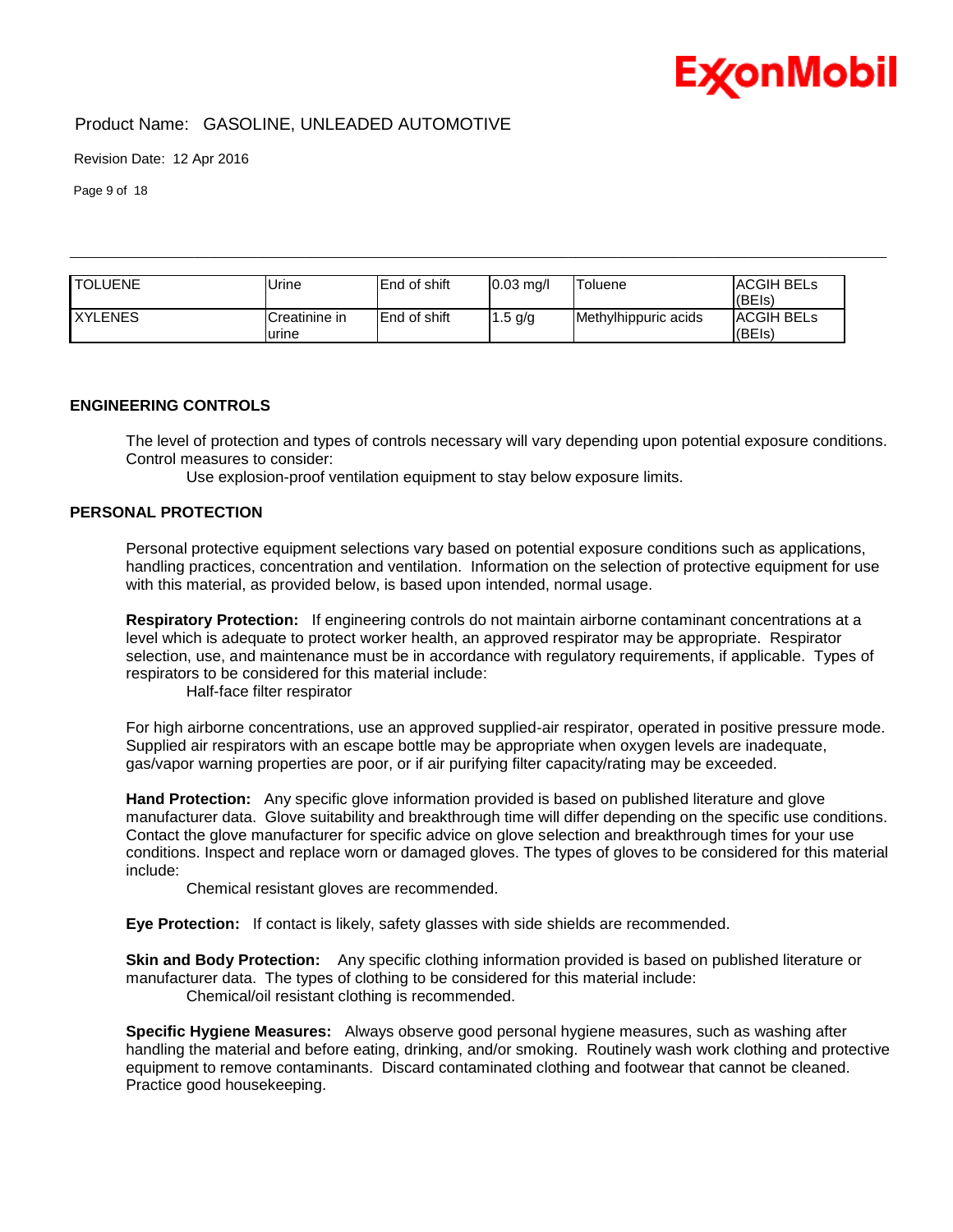

Revision Date: 12 Apr 2016

Page 10 of 18

#### **ENVIRONMENTAL CONTROLS**

Comply with applicable environmental regulations limiting discharge to air, water and soil. Protect the environment by applying appropriate control measures to prevent or limit emissions.

#### **SECTION 9 PHYSICAL AND CHEMICAL PROPERTIES**

**Note: Physical and chemical properties are provided for safety, health and environmental considerations only and may not fully represent product specifications. Contact the Supplier for additional information.**

\_\_\_\_\_\_\_\_\_\_\_\_\_\_\_\_\_\_\_\_\_\_\_\_\_\_\_\_\_\_\_\_\_\_\_\_\_\_\_\_\_\_\_\_\_\_\_\_\_\_\_\_\_\_\_\_\_\_\_\_\_\_\_\_\_\_\_\_\_\_\_\_\_\_\_\_\_\_\_\_\_\_\_\_\_\_\_\_\_\_\_\_\_\_\_\_\_\_\_\_\_\_\_\_\_\_\_\_\_\_\_\_\_\_\_\_\_\_

#### **GENERAL INFORMATION**

**Physical State: Liquid Color:** Clear (May Be Dyed) **Odor:** Petroleum/Solvent **Odor Threshold:** N/D

#### **IMPORTANT HEALTH, SAFETY, AND ENVIRONMENTAL INFORMATION**

**Relative Density (at 15 °C):** 0.74 **Density (at 15 °C):** 720 kg/m<sup>3</sup> (6.01 lbs/gal, 0.72 kg/dm<sup>3</sup>) - 758 kg/m<sup>3</sup> (6.33 lbs/gal, 0.76 kg/dm<sup>3</sup>) **Flammability (Solid, Gas):** N/A **Flash Point [Method]:** <-40°C (-40°F) [ASTM D-56] **Flammable Limits (Approximate volume % in air):** LEL: 1.4 UEL: 7.6 **Autoignition Temperature:** >250°C (482°F) **Boiling Point / Range:** > 20°C (68°F) **Decomposition Temperature:** N/D **Vapor Density (Air = 1):** 3 at 101 kPa **Vapor Pressure:** > 26.6 kPa (200 mm Hg) at 20 °C **Evaporation Rate (n-butyl acetate = 1):** > 10 **pH:** N/A **Log Pow (n-Octanol/Water Partition Coefficient):** > 3 **Solubility in Water:** Negligible **Viscosity:** <1 cSt (1 mm2/sec) at 40 °C **Oxidizing Properties:** See Hazards Identification Section.

#### **OTHER INFORMATION**

**Freezing Point:** N/D **Melting Point:** N/A

#### **SECTION 10 STABILITY AND REACTIVITY**

**REACTIVITY:** See sub-sections below.

**STABILITY:** Material is stable under normal conditions.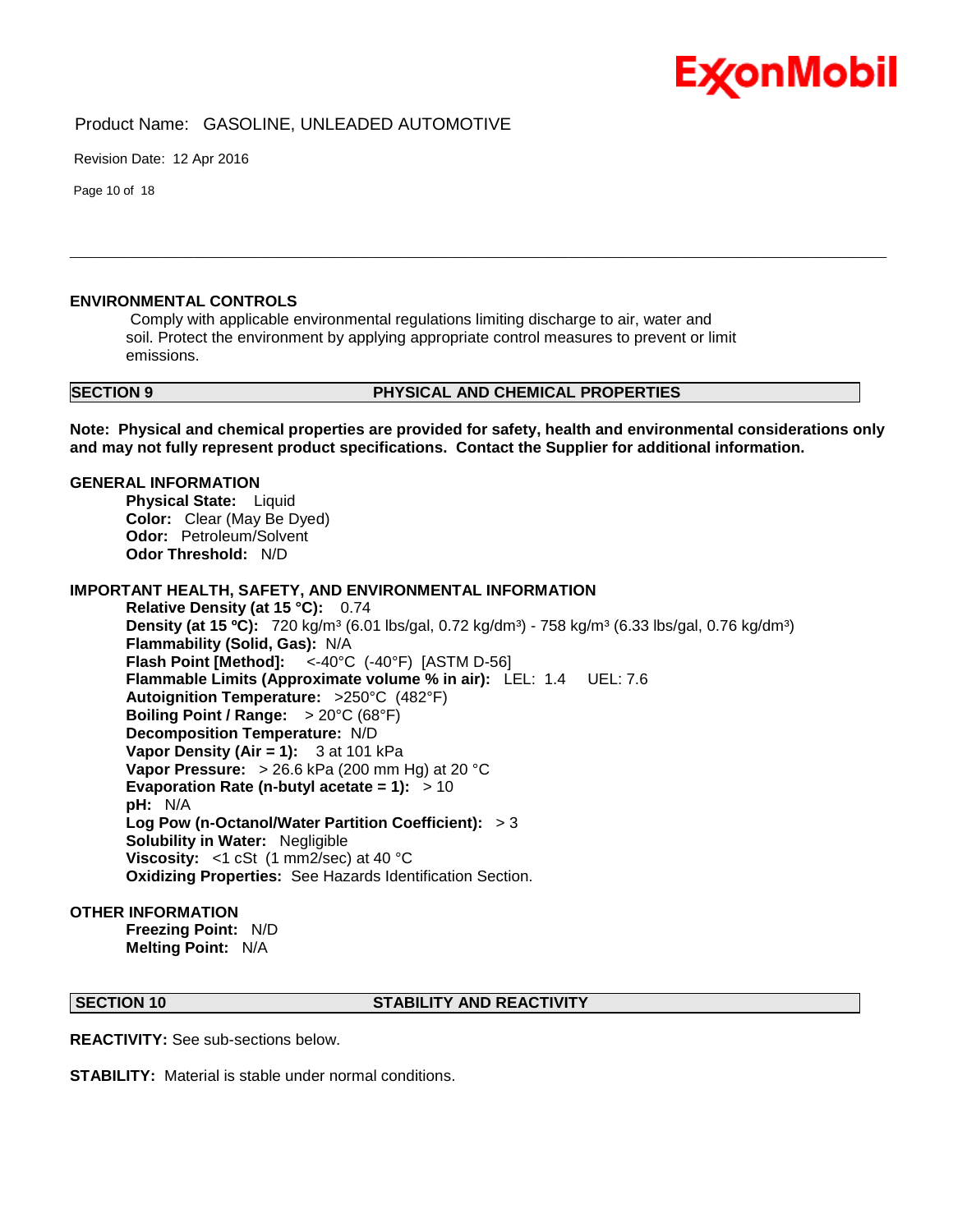

Revision Date: 12 Apr 2016

Page 11 of 18

#### **CONDITIONS TO AVOID:** None

**MATERIALS TO AVOID:** Alkalies, Halogens, Strong Acids, Strong oxidizers

**HAZARDOUS DECOMPOSITION PRODUCTS:** Material does not decompose at ambient temperatures.

\_\_\_\_\_\_\_\_\_\_\_\_\_\_\_\_\_\_\_\_\_\_\_\_\_\_\_\_\_\_\_\_\_\_\_\_\_\_\_\_\_\_\_\_\_\_\_\_\_\_\_\_\_\_\_\_\_\_\_\_\_\_\_\_\_\_\_\_\_\_\_\_\_\_\_\_\_\_\_\_\_\_\_\_\_\_\_\_\_\_\_\_\_\_\_\_\_\_\_\_\_\_\_\_\_\_\_\_\_\_\_\_\_\_\_\_\_\_

**POSSIBILITY OF HAZARDOUS REACTIONS:** Hazardous polymerization will not occur.

## **SECTION 11 TOXICOLOGICAL INFORMATION**

#### **INFORMATION ON TOXICOLOGICAL EFFECTS**

| <b>Hazard Class</b>                                           | <b>Conclusion / Remarks</b>                                                                                                                                                                                         |
|---------------------------------------------------------------|---------------------------------------------------------------------------------------------------------------------------------------------------------------------------------------------------------------------|
| Inhalation                                                    |                                                                                                                                                                                                                     |
| Acute Toxicity: (Rat) 4 hour(s) LC50 > 5000<br>mg/m3 (Vapor)  | Minimally Toxic. Based on test data for structurally similar<br>materials. Test(s) equivalent or similar to OECD Guideline 403                                                                                      |
| Irritation: No end point data for material.                   | Elevated temperatures or mechanical action may form vapors,<br>mist, or fumes which may be irritating to the eyes, nose, throat, or<br>lungs.                                                                       |
| Ingestion                                                     |                                                                                                                                                                                                                     |
| Acute Toxicity (Rat): LD50 > 5000 mg/kg                       | Minimally Toxic. Based on test data for structurally similar<br>materials. Test(s) equivalent or similar to OECD Guideline 401                                                                                      |
| <b>Skin</b>                                                   |                                                                                                                                                                                                                     |
| Acute Toxicity (Rabbit): LD50 > 2000 mg/kg                    | Minimally Toxic. Based on test data for structurally similar<br>materials. Test(s) equivalent or similar to OECD Guideline 402                                                                                      |
| Skin Corrosion/Irritation (Rabbit): Data<br>available.        | Irritating to the skin. Based on test data for structurally similar<br>materials. Test(s) equivalent or similar to OECD Guideline 404                                                                               |
| Eye                                                           |                                                                                                                                                                                                                     |
| Serious Eye Damage/Irritation (Rabbit): Data<br>available.    | May cause mild, short-lasting discomfort to eyes. Based on test<br>data for structurally similar materials. Test(s) equivalent or similar<br>to OECD Guideline 405                                                  |
| <b>Sensitization</b>                                          |                                                                                                                                                                                                                     |
| Respiratory Sensitization: No end point data<br>for material. | Not expected to be a respiratory sensitizer.                                                                                                                                                                        |
| Skin Sensitization: Data available.                           | Not expected to be a skin sensitizer. Based on test data for<br>structurally similar materials. Test(s) equivalent or similar to OECD<br>Guideline 406                                                              |
| Aspiration: Data available.                                   | May be fatal if swallowed and enters airways. Based on physico-<br>chemical properties of the material.                                                                                                             |
| Germ Cell Mutagenicity: Data available.                       | Caused genetic effects in laboratory animals, but the relevance to<br>humans is uncertain. Based on test data for structurally similar<br>materials. Test(s) equivalent or similar to OECD Guideline 471<br>475 476 |
| Carcinogenicity: Data available.                              | Caused cancer in laboratory animals. Based on test data for<br>structurally similar materials. Test(s) equivalent or similar to OECD<br>Guideline 451                                                               |
| Reproductive Toxicity: Data available.                        | Not expected to be a reproductive toxicant. Based on test data for                                                                                                                                                  |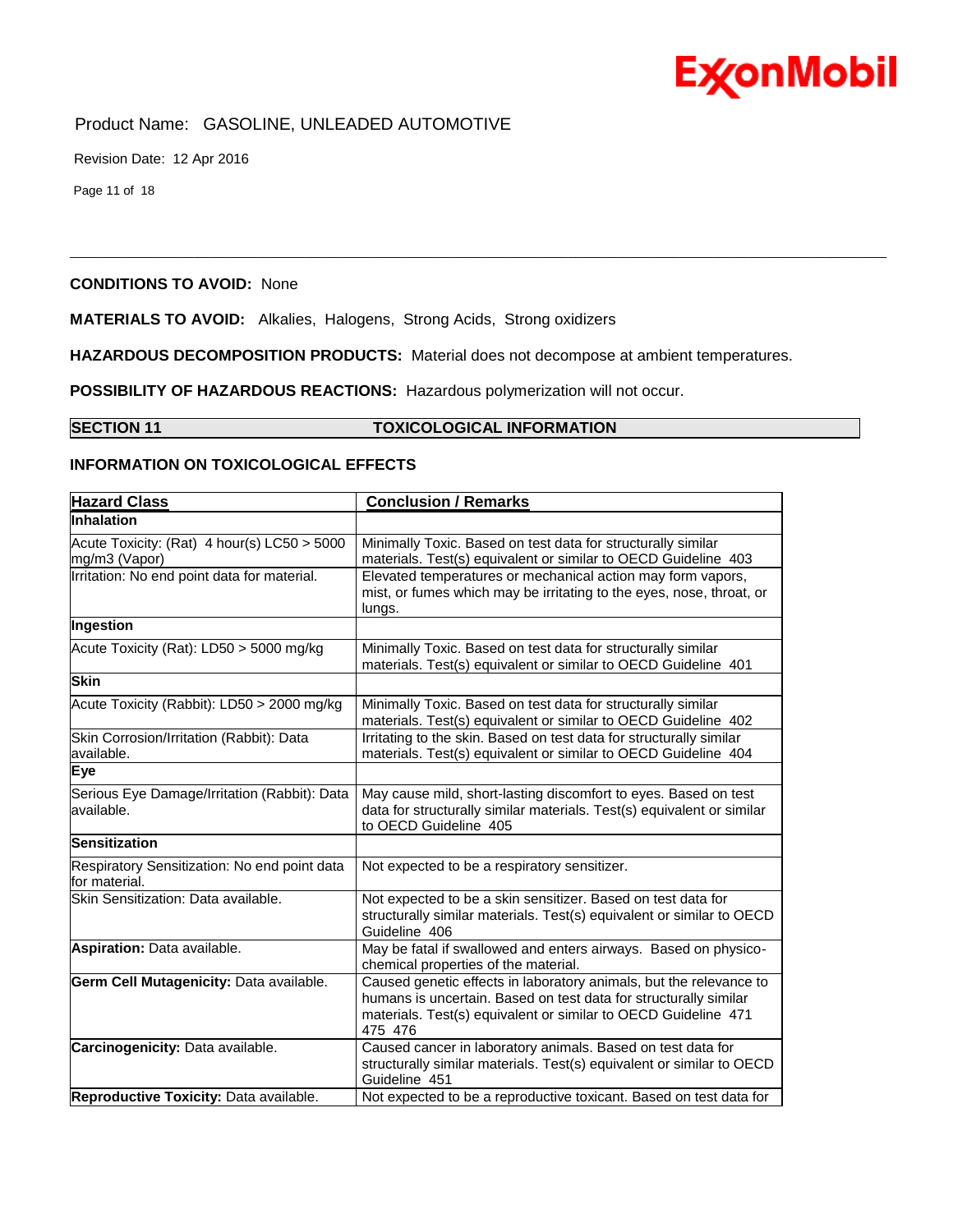## Product Name: GASOLINE, UNLEADED AUTOMOTIVE

Revision Date: 12 Apr 2016

Page 12 of 18

|                                                      | structurally similar materials. Test(s) equivalent or similar to OECD<br>Guideline 416 421                                                                                                       |
|------------------------------------------------------|--------------------------------------------------------------------------------------------------------------------------------------------------------------------------------------------------|
| Lactation: No end point data for material.           | Not expected to cause harm to breast-fed children.                                                                                                                                               |
| Specific Target Organ Toxicity (STOT)                |                                                                                                                                                                                                  |
| Single Exposure: No end point data for<br>Imaterial. | May cause drowsiness or dizziness.                                                                                                                                                               |
| Repeated Exposure: Data available.                   | Not expected to cause organ damage from prolonged or repeated<br>exposure. Based on test data for structurally similar materials.<br>Test(s) equivalent or similar to OECD Guideline 410 412 453 |

\_\_\_\_\_\_\_\_\_\_\_\_\_\_\_\_\_\_\_\_\_\_\_\_\_\_\_\_\_\_\_\_\_\_\_\_\_\_\_\_\_\_\_\_\_\_\_\_\_\_\_\_\_\_\_\_\_\_\_\_\_\_\_\_\_\_\_\_\_\_\_\_\_\_\_\_\_\_\_\_\_\_\_\_\_\_\_\_\_\_\_\_\_\_\_\_\_\_\_\_\_\_\_\_\_\_\_\_\_\_\_\_\_\_\_\_\_\_

### **TOXICITY FOR SUBSTANCES**

| <b>NAME</b>         | <b>ACUTE TOXICITY</b>                                              |
|---------------------|--------------------------------------------------------------------|
| IFTHYL BENZENE      | Inhalation Lethality: 4 hour(s) LC50 17.8 mg/l (Vapor) (Rat): Oral |
|                     | Lethality: LD50 3.5 g/kg (Rat)                                     |
| <b>INAPHTHALENE</b> | Inhalation Lethality: 4 hour(s) LC50 > 0.4 mg/l (Max attainable    |
|                     | vapor conc.) (Rat); Oral Lethality: LD50 533 mg/kg (Mouse)         |

### **OTHER INFORMATION**

#### **For the product itself:**

Laboratory animal studies have shown that prolonged and repeated inhalation exposure to light hydrocarbon vapors in the same boiling range as this product can produce adverse kidney effects in male rats. However, these effects were not observed in similar studies with female rats, male and female mice, or in limited studies with other animal species. Additionally, in a number of human studies, there was no clinical evidence of such effects at normal occupational levels. In 1991, The U.S. EPA determined that the male rat kidney is not useful for assessing human risk.

 Vapor concentrations above recommended exposure levels are irritating to the eyes and the respiratory tract, may cause headaches and dizziness, are anesthetic and may have other central nervous system effects.

 Small amounts of liquid aspirated into the lungs during ingestion or from vomiting may cause chemical pneumonitis or pulmonary edema. Very high exposure (confined spaces / abuse) to light hydrocarbons may result in abnormal heart rhythm (arrhythmias). Concurrent high stress levels and/or co-exposure to high levels of hydrocarbons (above occupational exposure limits), and to heart-stimulating substances like epinephrine, nasal decongestants, asthma drugs, or cardiovascular drugs may initiate arrhythmias.

Gasoline unleaded: Caused cancer in animal tests. Chronic inhalation studies resulted in liver tumors in female mice and kidney tumors in male rats. Neither result considered significant for human health risk assessment by the United States EPA and others. Did not cause mutations In Vitro or In Vivo. Negative in inhalation developmental studies and reproductive tox studies.Inhalation of high concentrations in animals resulted in reversible central nervous system depression, but no persistent toxic effect on the nervous system. Non-sensitizing in test animals. Caused nerve damage in humans from abusive use (sniffing).

#### **Contains:**

BENZENE: Caused cancer (acute myeloid leukemia and myelodysplastic syndrome), damage to the blood-producing system, and serious blood disorders in human studies. Caused genetic effects and effects on the immune system in laboratory animal and some human studies. Caused toxicity to the fetus and cancer in laboratory animal studies. ETHANOL: Prolonged or repeated exposure to high concentrations of ethanol vapor or overexposure by ingestion may produce adverse effects to brain, kidney, liver, and reproductive organs, birth defects in offspring, and developmental toxicity in offspring.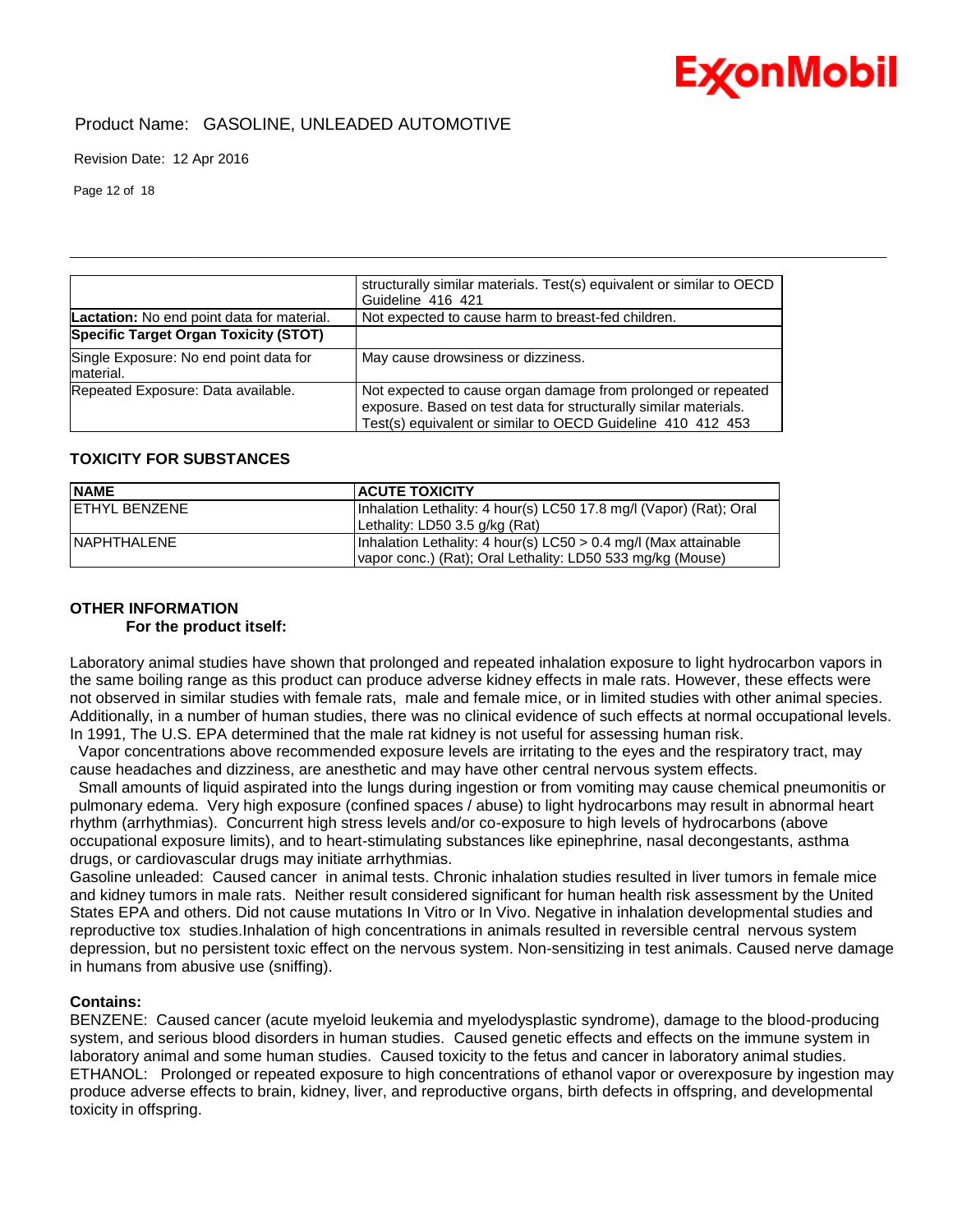## **ExconMobil**

### Product Name: GASOLINE, UNLEADED AUTOMOTIVE

Revision Date: 12 Apr 2016

Page 13 of 18

 NAPHTHALENE: Exposure to high concentrations of naphthalene may cause destruction of red blood cells, anemia, and cataracts. Naphthalene caused cancer in laboratory animal studies, but the relevance of these findings to humans is uncertain.

\_\_\_\_\_\_\_\_\_\_\_\_\_\_\_\_\_\_\_\_\_\_\_\_\_\_\_\_\_\_\_\_\_\_\_\_\_\_\_\_\_\_\_\_\_\_\_\_\_\_\_\_\_\_\_\_\_\_\_\_\_\_\_\_\_\_\_\_\_\_\_\_\_\_\_\_\_\_\_\_\_\_\_\_\_\_\_\_\_\_\_\_\_\_\_\_\_\_\_\_\_\_\_\_\_\_\_\_\_\_\_\_\_\_\_\_\_\_

 N-HEXANE: Prolonged and/or repeated exposures to n-Hexane can cause progressive and potentially irreversible damage to the peripheral nervous system (e.g. fingers, feet, arms, legs, etc.). Simultaneous exposure to Methyl Ethyl Ketone (MEK) or Methyl Isobutyl Ketone (MIBK) and n-Hexane can potentiate the risk of adverse effects from n-Hexane on the peripheral nervous system. n-Hexane has been shown to cause testicular damage at high doses in male rats. The relevance of this effect for humans is unknown.

 TOLUENE : Concentrated, prolonged or deliberate inhalation may cause brain and nervous system damage. Prolonged and repeated exposure of pregnant animals (> 1500 ppm) have been reported to cause adverse fetal developmental effects.

 TRIMETHYLBENZENE: Long-term inhalation exposure of trimethylbenzene caused effects to the blood in laboratory animals.

 ETHYLBENZENE: Caused cancer in laboratory animal studies. The relevance of these findings to humans is uncertain.

#### **The following ingredients are cited on the lists below:**

| <b>Chemical Name</b> | <b>CAS Number</b> | <b>List Citations</b> |
|----------------------|-------------------|-----------------------|
| <b>BENZENE</b>       | $71 - 43 - 2$     | 1, 3, 6               |
| I ETHYL BENZENE      | $100 - 41 - 4$    |                       |
| GASOLINE             | 86290-81-5        |                       |
| NAPHTHALENE          | $91 - 20 - 3$     | 2, 5                  |

|                | --REGULATORY LISTS SEARCHED-- |                 |  |
|----------------|-------------------------------|-----------------|--|
| $1 =$ NTP CARC | $3 = IARC 1$                  | $5 = IARC 2B$   |  |
| $2 = NTP$ SUS  | $4 = IARC 2A$                 | $6 = OSHA CARC$ |  |

## **SECTION 12 ECOLOGICAL INFORMATION**

The information given is based on data available for the material, the components of the material, and similar materials.

#### **ECOTOXICITY**

 Material -- Expected to be toxic to aquatic organisms. May cause long-term adverse effects in the aquatic environment.

#### **MOBILITY**

 More volatile component -- Highly volatile, will partition rapidly to air. Not expected to partition to sediment and wastewater solids.

Less volatile component -- Low solubility and floats and is expected to migrate from water to the land. Expected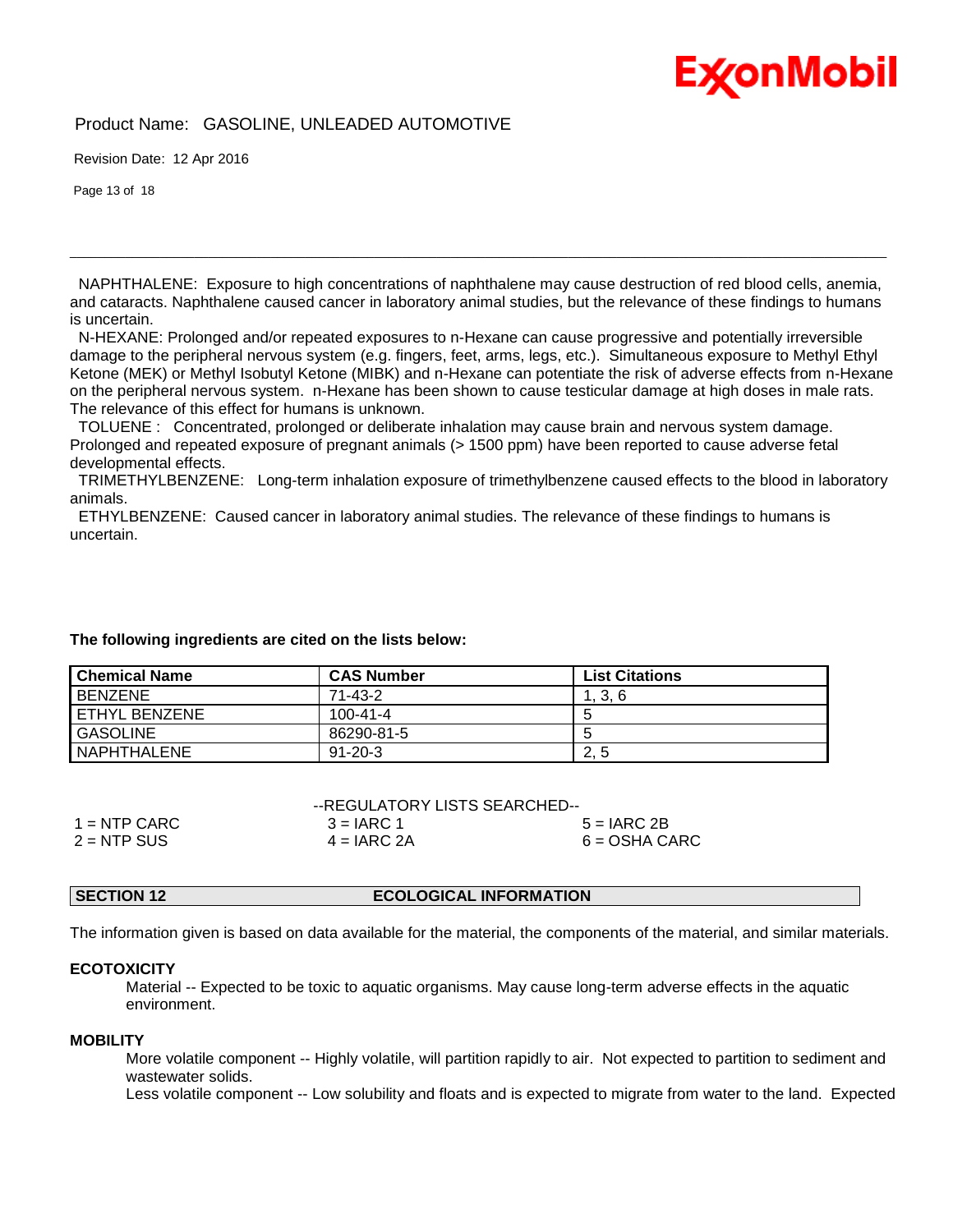

Revision Date: 12 Apr 2016

Page 14 of 18

to partition to sediment and wastewater solids.

**PERSISTENCE AND DEGRADABILITY**

**Biodegradation:**

Majority of components -- Expected to be inherently biodegradable

#### **Atmospheric Oxidation:**

More volatile component -- Expected to degrade rapidly in air

#### **BIOACCUMULATION POTENTIAL**

 Majority of components -- Has the potential to bioaccumulate, however metabolism or physical properties may reduce the bioconcentration or limit bioavailability.

\_\_\_\_\_\_\_\_\_\_\_\_\_\_\_\_\_\_\_\_\_\_\_\_\_\_\_\_\_\_\_\_\_\_\_\_\_\_\_\_\_\_\_\_\_\_\_\_\_\_\_\_\_\_\_\_\_\_\_\_\_\_\_\_\_\_\_\_\_\_\_\_\_\_\_\_\_\_\_\_\_\_\_\_\_\_\_\_\_\_\_\_\_\_\_\_\_\_\_\_\_\_\_\_\_\_\_\_\_\_\_\_\_\_\_\_\_\_

#### **SECTION 13 DISPOSAL CONSIDERATIONS**

Disposal recommendations based on material as supplied. Disposal must be in accordance with current applicable laws and regulations, and material characteristics at time of disposal.

#### **DISPOSAL RECOMMENDATIONS**

Product is suitable for burning in an enclosed controlled burner for fuel value or disposal by supervised incineration at very high temperatures to prevent formation of undesirable combustion products.

#### **REGULATORY DISPOSAL INFORMATION**

RCRA Information: Disposal of unused product may be subject to RCRA regulations (40 CFR 261). Disposal of the used product may also be regulated due to ignitability, corrosivity, reactivity or toxicity as determined by the Toxicity Characteristic Leaching Procedure (TCLP). Potential RCRA characteristics: IGNITABILITY. TCLP (BENZENE)

**Empty Container Warning** Empty Container Warning (where applicable): Empty containers may contain residue and can be dangerous. Do not attempt to refill or clean containers without proper instructions. Empty drums should be completely drained and safely stored until appropriately reconditioned or disposed. Empty containers should be taken for recycling, recovery, or disposal through suitably qualified or licensed contractor and in accordance with governmental regulations. DO NOT PRESSURISE, CUT, WELD, BRAZE, SOLDER, DRILL, GRIND, OR EXPOSE SUCH CONTAINERS TO HEAT, FLAME, SPARKS, STATIC ELECTRICITY, OR OTHER SOURCES OF IGNITION. THEY MAY EXPLODE AND CAUSE INJURY OR DEATH.

#### **SECTION 14 TRANSPORT INFORMATION**

**LAND (DOT)**

**Proper Shipping Name:** GASOLINE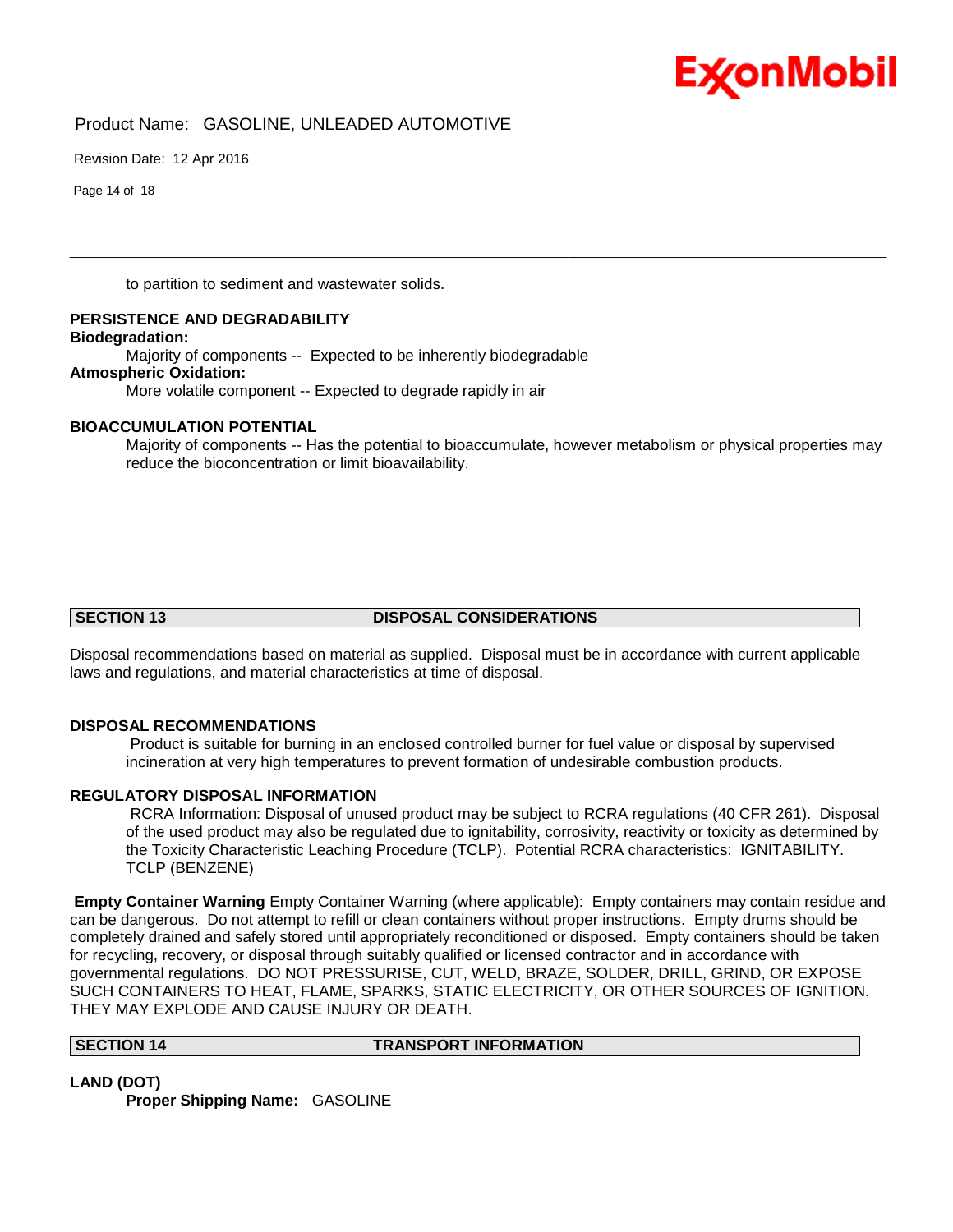

Revision Date: 12 Apr 2016

Page 15 of 18

**Hazard Class & Division:** 3 **ID Number:** 1203 **Packing Group:** II **Marine Pollutant:** Yes **ERG Number:** 128 **Label(s):** 3 **Transport Document Name:** UN1203, GASOLINE, 3, PG II, MARINE POLLUTANT

\_\_\_\_\_\_\_\_\_\_\_\_\_\_\_\_\_\_\_\_\_\_\_\_\_\_\_\_\_\_\_\_\_\_\_\_\_\_\_\_\_\_\_\_\_\_\_\_\_\_\_\_\_\_\_\_\_\_\_\_\_\_\_\_\_\_\_\_\_\_\_\_\_\_\_\_\_\_\_\_\_\_\_\_\_\_\_\_\_\_\_\_\_\_\_\_\_\_\_\_\_\_\_\_\_\_\_\_\_\_\_\_\_\_\_\_\_\_

#### **LAND (TDG)**

**Proper Shipping Name:** GASOLINE **Hazard Class & Division:** 3 **UN Number:** 1203 **Packing Group:** II **Special Provisions:** 17

#### **SEA (IMDG)**

**Proper Shipping Name:** MOTOR SPIRIT or GASOLINE or PETROL **Hazard Class & Division:** 3 **EMS Number:** F-E, S-E **UN Number:** 1203 **Packing Group:** II **Marine Pollutant:** Yes **Label(s):** 3 **Transport Document Name:** UN1203, MOTOR SPIRIT or GASOLINE or PETROL, 3, PG II, (-40°C c.c.), MARINE POLLUTANT

**AIR (IATA) Proper Shipping Name:** MOTOR SPIRIT or GASOLINE or PETROL **Hazard Class & Division:** 3 **UN Number:** 1203 **Packing Group:** II **Label(s) / Mark(s):** 3 **Transport Document Name:** UN1203, GASOLINE, 3, PG II

#### **SECTION 15 REGULATORY INFORMATION**

**OSHA HAZARD COMMUNICATION STANDARD:** This material is considered hazardous in accordance with OSHA HazCom 2012, 29 CFR 1910.1200.

**Listed or exempt from listing/notification on the following chemical inventories:** AICS, DSL, ENCS, KECI, PICCS, TSCA

**SARA 302:** No chemicals in this material are subject to the reporting requirements of SARA Title III, Section 302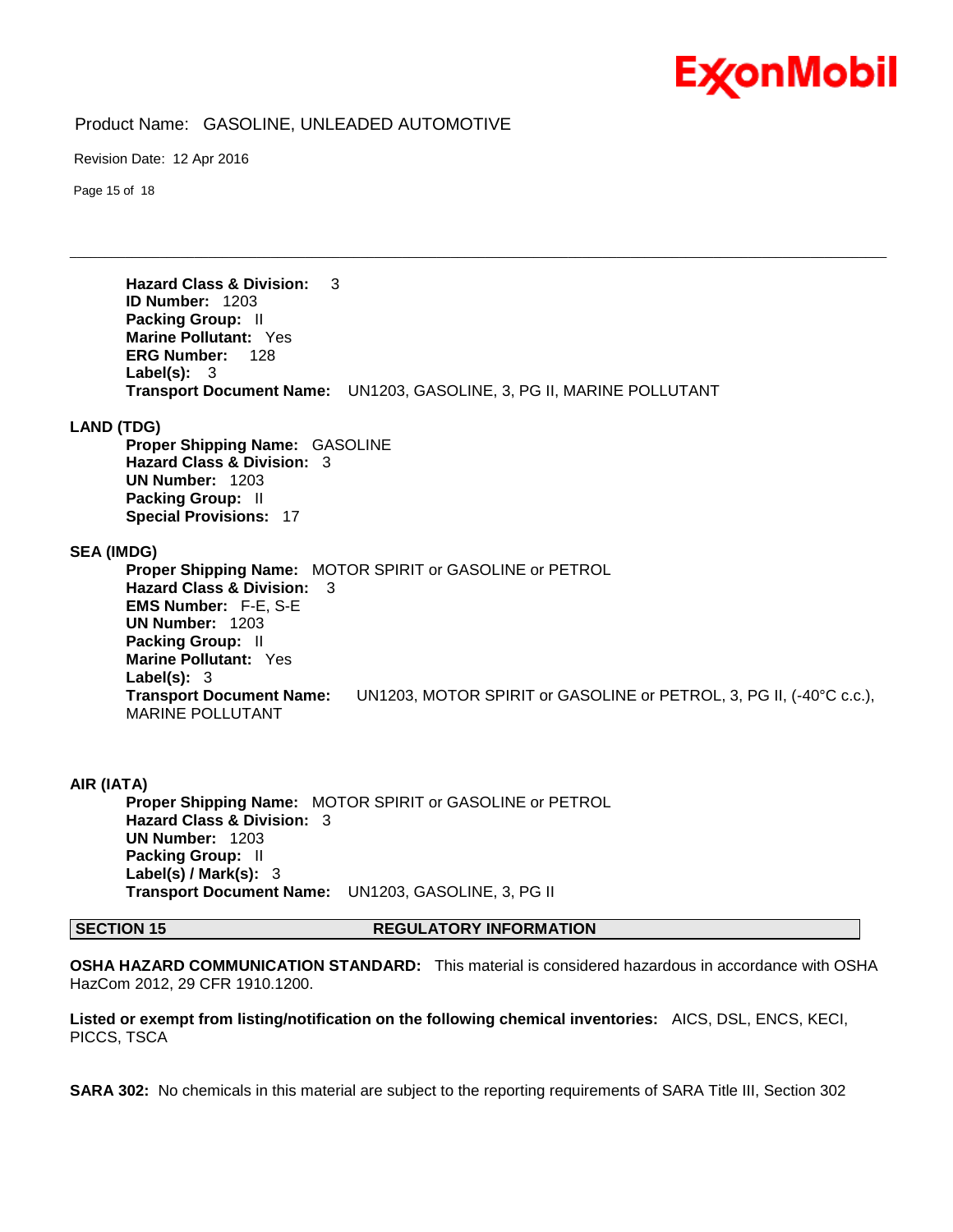

Revision Date: 12 Apr 2016

Page 16 of 18

**CERCLA:** This material is not subject to any special reporting under the requirements of the Comprehensive Environmental Response, Compensation and Liability Act (CERCLA). Contact local authorities to determine if other reporting requirements apply.

\_\_\_\_\_\_\_\_\_\_\_\_\_\_\_\_\_\_\_\_\_\_\_\_\_\_\_\_\_\_\_\_\_\_\_\_\_\_\_\_\_\_\_\_\_\_\_\_\_\_\_\_\_\_\_\_\_\_\_\_\_\_\_\_\_\_\_\_\_\_\_\_\_\_\_\_\_\_\_\_\_\_\_\_\_\_\_\_\_\_\_\_\_\_\_\_\_\_\_\_\_\_\_\_\_\_\_\_\_\_\_\_\_\_\_\_\_\_

### **SARA (311/312) REPORTABLE HAZARD CATEGORIES:** Fire. Immediate Health. Delayed Health.

## **SARA (313) TOXIC RELEASE INVENTORY:**

| <b>Chemical Name</b>      | <b>CAS Number</b> | <b>Typical Value</b> |  |
|---------------------------|-------------------|----------------------|--|
| <b>IBENZENE</b>           | 71-43-2           | $\leq$ 1.65%         |  |
| <b>IETHYL BENZENE</b>     | $100 - 41 - 4$    | - 5%                 |  |
| <b>IN-HEXANE</b>          | 110-54-3          | 1 - 5%               |  |
| <b>INAPHTHALENE</b>       | $91 - 20 - 3$     | $< 1\%$              |  |
| PSEUDOCUMENE (1,2,4-      | 95-63-6           | $1 - 5%$             |  |
| <b>TRIMETHYLBENZENE</b> ) |                   |                      |  |
| <b>ITOLUENE</b>           | 108-88-3          | $5 - 10%$            |  |
| <b>XYLENES</b>            | 1330-20-7         | $5 - 10%$            |  |

#### **The following ingredients are cited on the lists below:**

| <b>Chemical Name</b>     | <b>CAS Number</b> | <b>List Citations</b>                   |
|--------------------------|-------------------|-----------------------------------------|
| <b>BENZENE</b>           | 71-43-2           | 1, 2, 4, 10, 11, 13, 15, 16, 17, 18, 19 |
| <b>ETHYL ALCOHOL</b>     | 64-17-5           | 1, 4, 13, 16, 17, 18                    |
| <b>ETHYL BENZENE</b>     | $100 - 41 - 4$    | 1, 4, 10, 13, 16, 17, 18, 19            |
| <b>GASOLINE</b>          | 86290-81-5        | 1, 18                                   |
| N-HEXANE                 | 110-54-3          | 1, 4, 13, 16, 17, 18, 19                |
| <b>I</b> NAPHTHALENE     | $91 - 20 - 3$     | 1, 4, 10, 17, 19                        |
| PSEUDOCUMENE (1,2,4-     | $95 - 63 - 6$     | 1, 13, 16, 17, 18, 19                   |
| TRIMETHYLBENZENE)        |                   |                                         |
| <b>TOLUENE</b>           | 108-88-3          | 1, 4, 11, 13, 15, 16, 17, 18, 19        |
| <b>TRIMETHYL BENZENE</b> | 25551-13-7        | 1, 13, 16, 17, 18                       |
| <b>IXYLENES</b>          | 1330-20-7         | 1, 4, 13, 15, 16, 17, 18, 19            |

### --REGULATORY LISTS SEARCHED--

| $1 = ACGIH ALL$ | $6 = TSCA 5a2$     | $11 = CA$ P65 REPRO | $16 = MN$ RTK  |
|-----------------|--------------------|---------------------|----------------|
| $2 = ACGIH A1$  | $7 = TSCA5e$       | $12$ = CA RTK       | $17 = N.J RTK$ |
| $3 = ACGH A2$   | $8 = TSCA6$        | $13 = IL$ RTK       | $18 = PA RTK$  |
| $4 = OSHA Z$    | $9 = TSCA 12b$     | $14 = LA RTK$       | $19 = R1 RTK$  |
| $5 = TSCA4$     | $10 = CA$ P65 CARC | $15 = M1 293$       |                |

Code key: CARC=Carcinogen; REPRO=Reproductive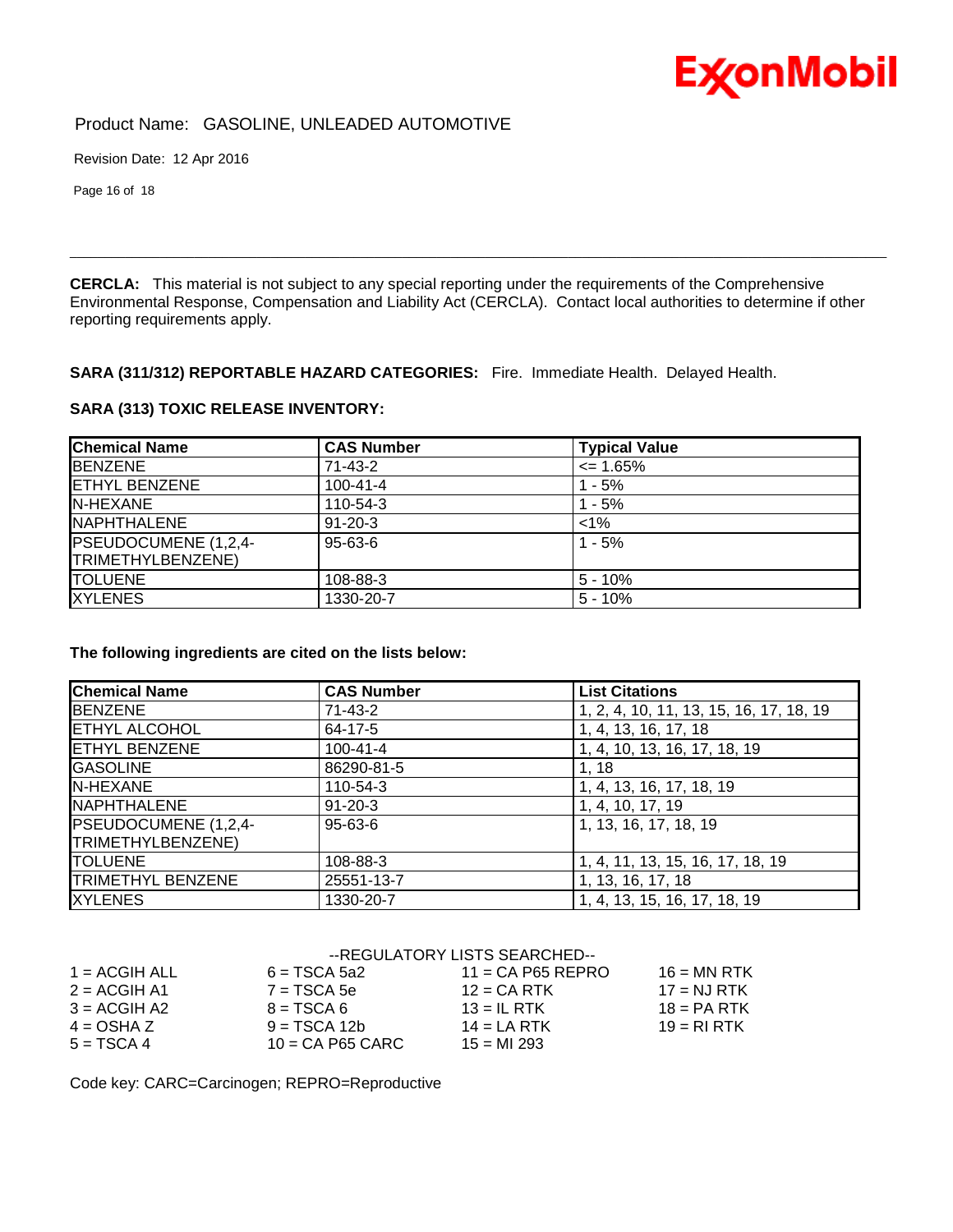

Revision Date: 12 Apr 2016

Page 17 of 18

#### **SECTION 16 OTHER INFORMATION**

This warning is given to comply with California Health and Safety Code 25249.6 and does not constitute an admission or a waiver of rights. This product contains a chemical known to the State of California to cause cancer, birth defects, or other reproductive harm. Chemicals known to the State of California to cause cancer, birth defects, or other reproductive harm are created by the combustion of this product.

\_\_\_\_\_\_\_\_\_\_\_\_\_\_\_\_\_\_\_\_\_\_\_\_\_\_\_\_\_\_\_\_\_\_\_\_\_\_\_\_\_\_\_\_\_\_\_\_\_\_\_\_\_\_\_\_\_\_\_\_\_\_\_\_\_\_\_\_\_\_\_\_\_\_\_\_\_\_\_\_\_\_\_\_\_\_\_\_\_\_\_\_\_\_\_\_\_\_\_\_\_\_\_\_\_\_\_\_\_\_\_\_\_\_\_\_\_\_

 $N/D = Not determined$ ,  $N/A = Not applicable$ 

**KEY TO THE H-CODES CONTAINED IN SECTION 3 OF THIS DOCUMENT (for information only):** H224: Extremely flammable liquid and vapor; Flammable Liquid, Cat 1 H225: Highly flammable liquid and vapor: Flammable Liquid, Cat 2 H226: Flammable liquid and vapor; Flammable Liquid, Cat 3 H302: Harmful if swallowed; Acute Tox Oral, Cat 4 H303: May be harmful if swallowed; Acute Tox Oral, Cat 5 H304: May be fatal if swallowed and enters airways; Aspiration, Cat 1 H312: Harmful in contact with skin; Acute Tox Dermal, Cat 4 H315: Causes skin irritation; Skin Corr/Irritation, Cat 2 H319(2A): Causes serious eye irritation; Serious Eye Damage/Irr, Cat 2A H320(2B): Causes eye irritation; Serious Eye Damage/Irr, Cat 2B H332: Harmful if inhaled; Acute Tox Inh, Cat 4 H335: May cause respiratory irritation; Target Organ Single, Resp Irr H336: May cause drowsiness or dizziness; Target Organ Single, Narcotic H340(1B): May cause genetic defects; Germ Cell Mutagenicity, Cat 1B H350(1A): May cause cancer; Carcinogenicity, Cat 1A H350(1B): May cause cancer; Carcinogenicity, Cat 1B H351: Suspected of causing cancer; GHS Carcinogenicity, Cat 2 H361(D): Suspected of damaging the unborn child; Repro Tox, Cat 2 (Develop) H361(F): Suspected of damaging fertility; Repro Tox, Cat 2 (Fertility) H372: Causes damage to organs through prolonged or repeated exposure; Target Organ, Repeated, Cat 1 H373: May cause damage to organs through prolonged or repeated exposure; Target Organ, Repeated, Cat 2 H400: Very toxic to aquatic life; Acute Env Tox, Cat 1 H401: Toxic to aquatic life; Acute Env Tox, Cat 2 H410: Very toxic to aquatic life with long lasting effects; Chronic Env Tox, Cat 1 H411: Toxic to aquatic life with long lasting effects; Chronic Env Tox, Cat 2 H412: Harmful to aquatic life with long lasting effects; Chronic Env Tox, Cat 3

### **THIS SAFETY DATA SHEET CONTAINS THE FOLLOWING REVISIONS:**

Section 06: Accidental Release - Spill Management - Water information was modified.

Section 06: Protective Measures information was modified.

Section 07: Handling and Storage - Handling information was modified.

Section 07: Handling and Storage - Storage Phrases information was modified.

Section 08: Biological Exposure Limits (ACG BEL) Table information was modified.

Section 10: Materials to Avoid information was modified.